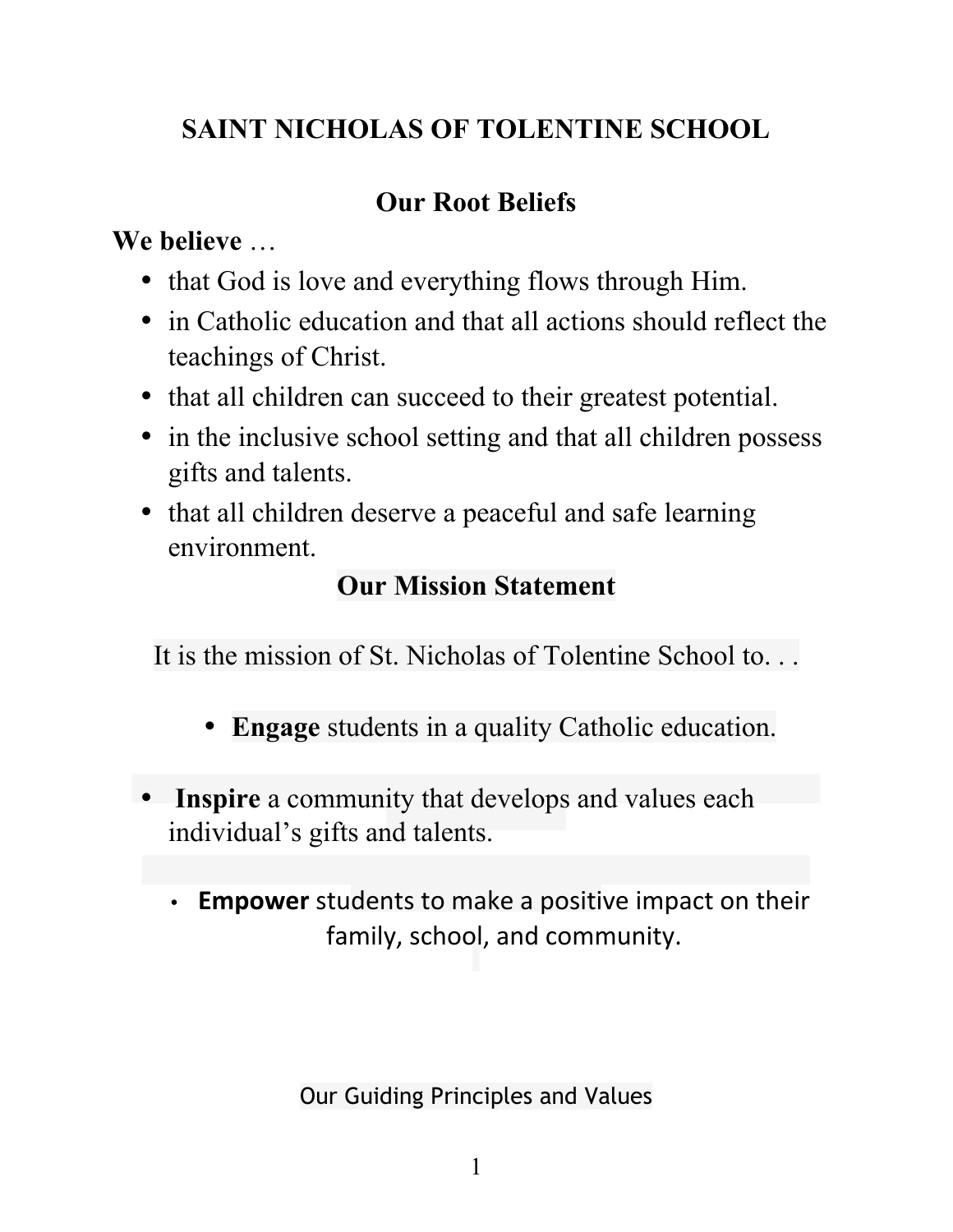We value and believe in...

- An education rooted in the Gospel of Jesus Christ through which Catholic doctrine and values, coupled with academic excellence, prepare each student for a life of faith, learning, service, and integrity.
- Education as a transformative power that results in positive changes in children's lives, paving the way for a future of possibility.
- Engaging students in challenging learning experiences that promote exploration, collaboration, leadership, curiosity, and problem solving, while nurturing creativity and expression through the integration of fine arts.
- The distinctive culture, welcoming spirit, dynamic student profile, diversity, and sense of tradition and legacy within the St. Nicholas of Tolentine community.
- Creating an optimal learning environment for each child.
- Parents and guardians as the prime educators of their children and the collaboration of parents and teachers in the development of each child.
- Our responsibility to our students and their parents or guardians by holding ourselves to a standard of excellence.

# **A NOTE ABOUT THE POLICY BOOK**

The policies in this book were designed to ensure the safest and most suitable learning environment possible. However, please keep in mind that unforeseen circumstances may need to be addressed throughout the course of the year. Therefore, the school reserves the right to make immediate changes as needed. If changes are deemed necessary, the school will inform you of them as soon as possible. Thank you for your cooperation and understanding. St. Nicholas of Tolentine School operates under the auspices of the Archdiocese of Chicago. Therefore, St. Nicholas of Tolentine School adopts in whole all policies set forth in the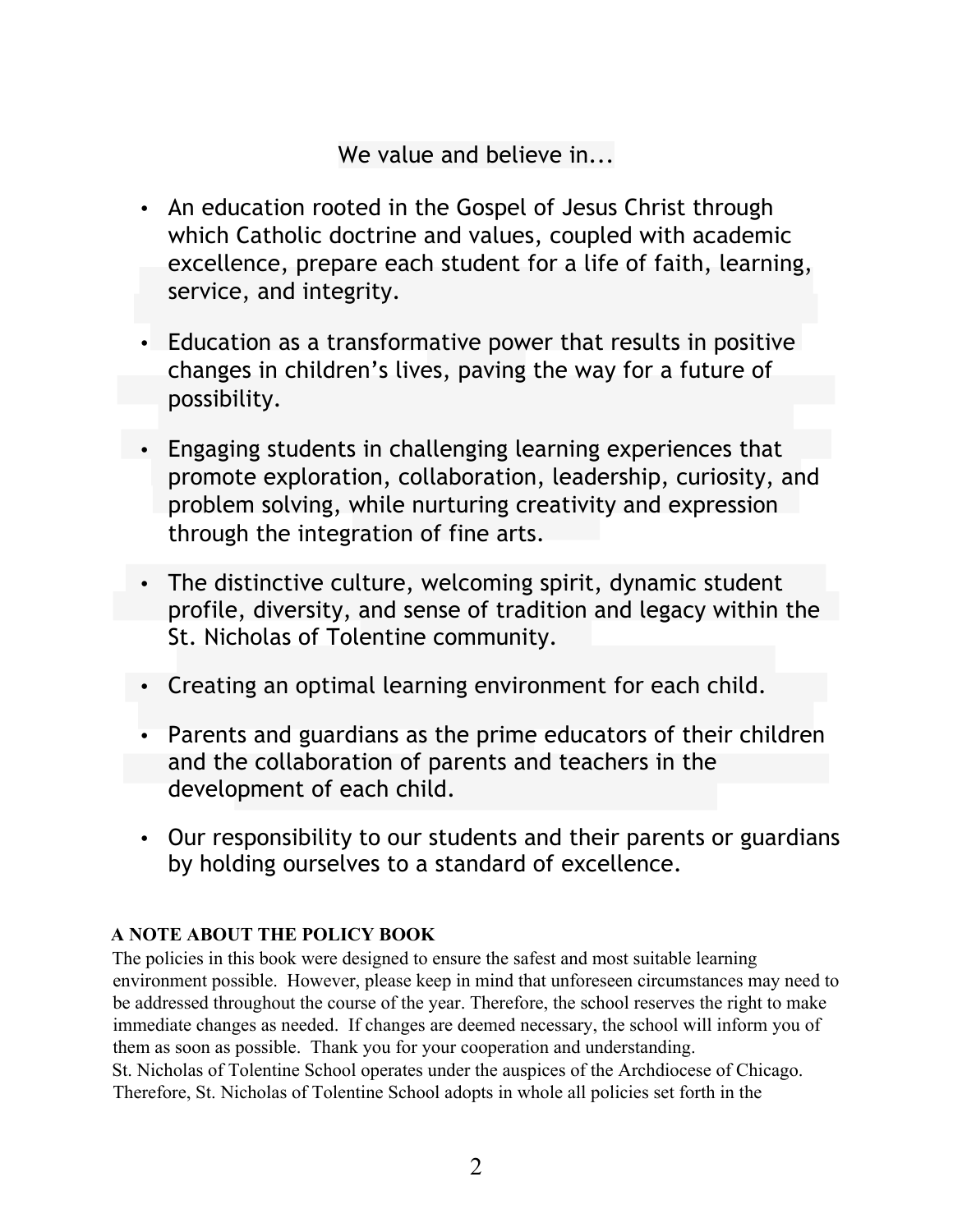**Educational Policy Manual for School Administrators** published by the Office of Catholic Schools of the Archdiocese of Chicago. The school administrators, faculty, and advisory board are required to follow all policies of the Archdiocese. Additional local policies may be developed to govern the operation of the school but may not be contrary to those set policies and procedures established by the Chicago Archdiocese.

#### **Admission**

ST. NICHOLAS OF TOLENTINE SCHOOL welcomes students of any race, color, sex, and national or ethnic origin in its admission policies, administration of educational policies, loan programs, athletic, or other school-administered programs.

The admission process for a new school year typically begins during Catholic Schools Week with an Open House, and then continues through to the start of the new school year. The Open House is held for both current school families and families new to St. Nicholas.

### **A child entering St. Nicholas of Tolentine School must comply with age requirements of the State of Illinois regarding age of admission:**

-Preschool – the child must be 3 or 4 years old by September  $1<sup>st</sup>$  of that school year -Kindergarten – the child must be 5 years old by September  $1<sup>st</sup>$  of that school year -Grade One – the child must be 6 years old by September  $1<sup>st</sup>$  of that school year

**In the spirit of All are Welcome**, an Admission – Intake form will be completed by the parent(s)/guardian(s), accompanied by an interview/meeting with the Administration. The Administration invites a transferring student to shadow in the grade, depending on the time of the year, he or she currently is or would be entering.

**In the completion of the Intake form,** if the indication is made that the entering student has any specialized learning need(s), the Administration, Director of Inclusion, and the MTSS Team will review the information in order to determine if St. Nicholas of Tolentine can fully meet the needs of the student before acceptance is finalized. Any documentation regarding a student's needs, such as an IEP, Service Plan, 504, psychological evaluation, other pertinent health, or medical documentation, and transcripts/report cards must be presented at the time the Intake form is completed. The Administration will strongly suggest the transferring student shadow in the grade, depending on the time of the year, he or she currently is or would be entering.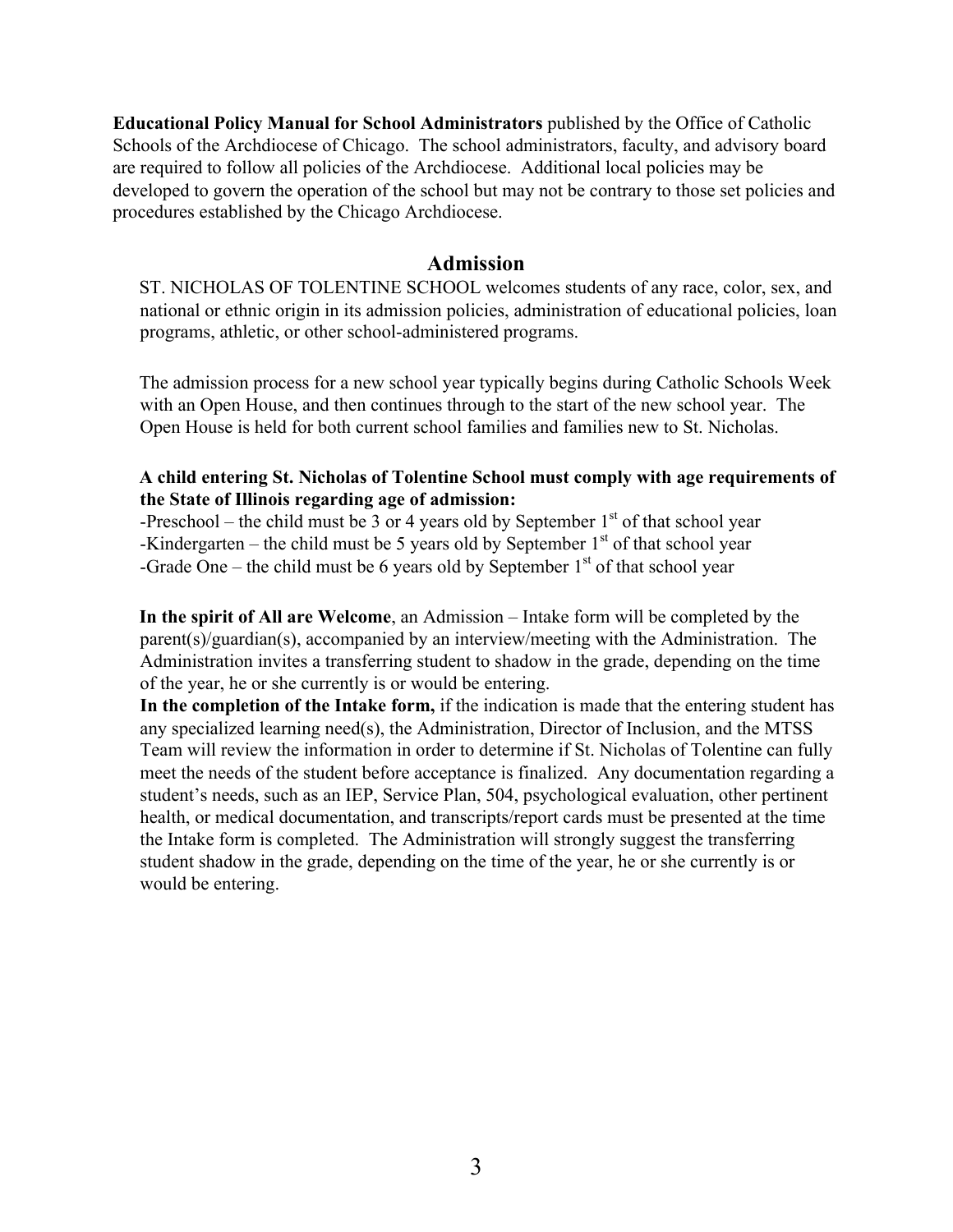### **APPEARANCE**

Dress Code: To prepare students for the professional work world, all students must adhere to the following dress code. **All uniform requirements must be purchased from:** 

School Belles Uniform Company  $79<sup>th</sup>$  & Harlem (Bridgeview Court Plaza) in Bridgeview 708-598-8008 Customer Service 1-888-637-3037

**School Belles is the only store that carries our assigned jumpers, skirts, gym uniforms, and shirts. Thank you for your cooperation.** 

# **Regular School Days**

In addition to the below-mentioned uniform requirements, parents and students should also note the following:

- Girls may only wear plain white or navy-blue headbands or "scrunchies." Girls may wear uniform plaid headbands or "scrunchies" purchased from School Belles only.
- Students are expected to come to school each day in a clean uniform without rips or tears.
- No other sweatshirts, jackets, or outerwear are permitted other than **sweatshirts and sweaters with a St. Nick affiliation.**
- Skinny pants or jeans, pencil pants, or cargo pants are **unacceptable** alternatives to navy blue slacks.

### *Boys and Girls (Grades PreK-K)*

- Any combination of St. Nick's t-shirt/sweatshirt and St. Nick's shorts/sweatpants
- Gym shoes (**no lights)**
- Plain white, navy-blue, or black socks

### **Any shirts worn under the t-shirts must be solid white or navy blue. We strongly encourage the use of the school sweatshirt as means of layering for warmth.**

### *Boys (Grades 1-8)*

- Dark blue dress slacks and blue knit uniform shirt with SNS logo embroidered on the collar (tucked in)
- Black or brown belt
- White, navy-blue, or black socks must be worn
- Black or brown dress shoes (non-athletic)
- Allowed, but not necessary: sweatshirt with a St. Nicholas of Tolentine affiliation. **Any shirts worn under the polo or dress shirts must be solid white or navy blue. We strongly encourage the use of the school sweatshirt for layering for warmth.**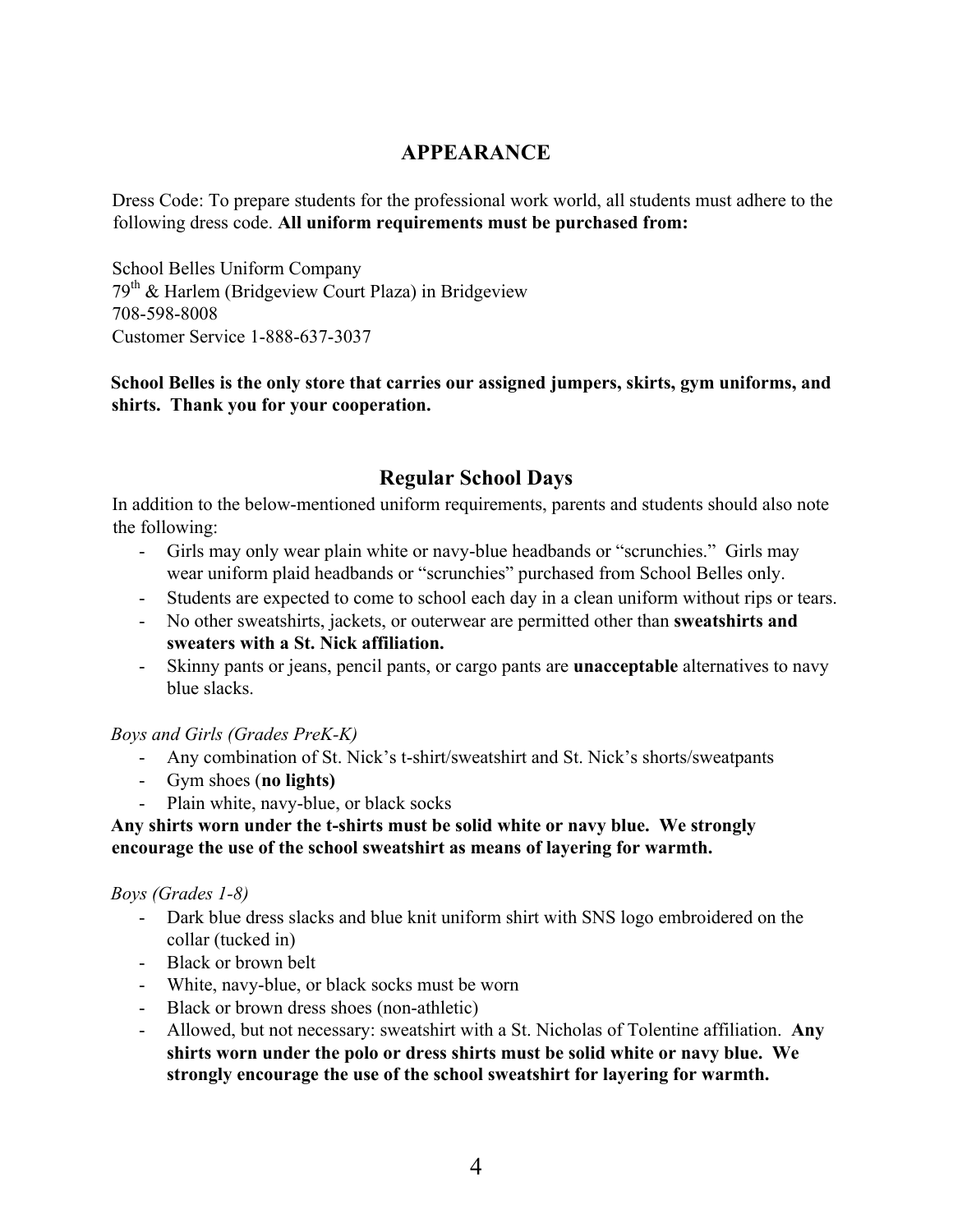### *Girls (Grades 1-4)*

- Blue plaid School Belles jumper/white blouse with rounded collar and SNS logo **(jumper must be knee length)**
- Navy blue slacks/white blouse with rounded collar and SNS logo
- White, Navy-blue, or black socks: crew, knee-highs, footed tights, or leggings with socks may be worn under the jumper.
- Black or brown dress shoes **(non-athletic)**
- Allowed, but not necessary: sweatshirt with a St. Nicholas of Tolentine affiliation. **Any shirts worn under the blouses or polos must be solid white. We strongly encourage the use of the school sweatshirt for layering for warmth.**

### *Girls (Grades 5-8)*

- Blue plaid School Belles skirt or skort/white knit polo with SNS logo **(skirt must be knee length)**
- Navy blue slacks/white knit polo with SNS logo
- White, Navy-blue, or black socks: crew, knee-highs, footed tights, and leggings with socks **may be worn**
- Black or brown dress shoes **(non-athletic)**
- Allowed, but not necessary: sweatshirt with a St. Nicholas of Tolentine affiliation with a blouse or polo worn underneath. **Any shirts worn under the polos must be solid white and tucked into the skirts/ skorts/ pants. We strongly encourage the use of the school sweatshirt for layering for warmth.**

### *Hot Weather Attire (Grades 1-8)*

- In effect from the first day of school until October  $2<sup>nd</sup>$  and May 1<sup>st</sup> until the last day of school
- Dress uniform walking shorts (navy) St. Nick's uniform shirt with SNS logo and school shoes.
- If a student chooses not to wear the uniform walking shorts, she/he may wear the regular school gym uniform shorts and any St. Nick t-shirt and gym shoes.

### **On Monday, October 5th, all students will return to the normal uniform policy.**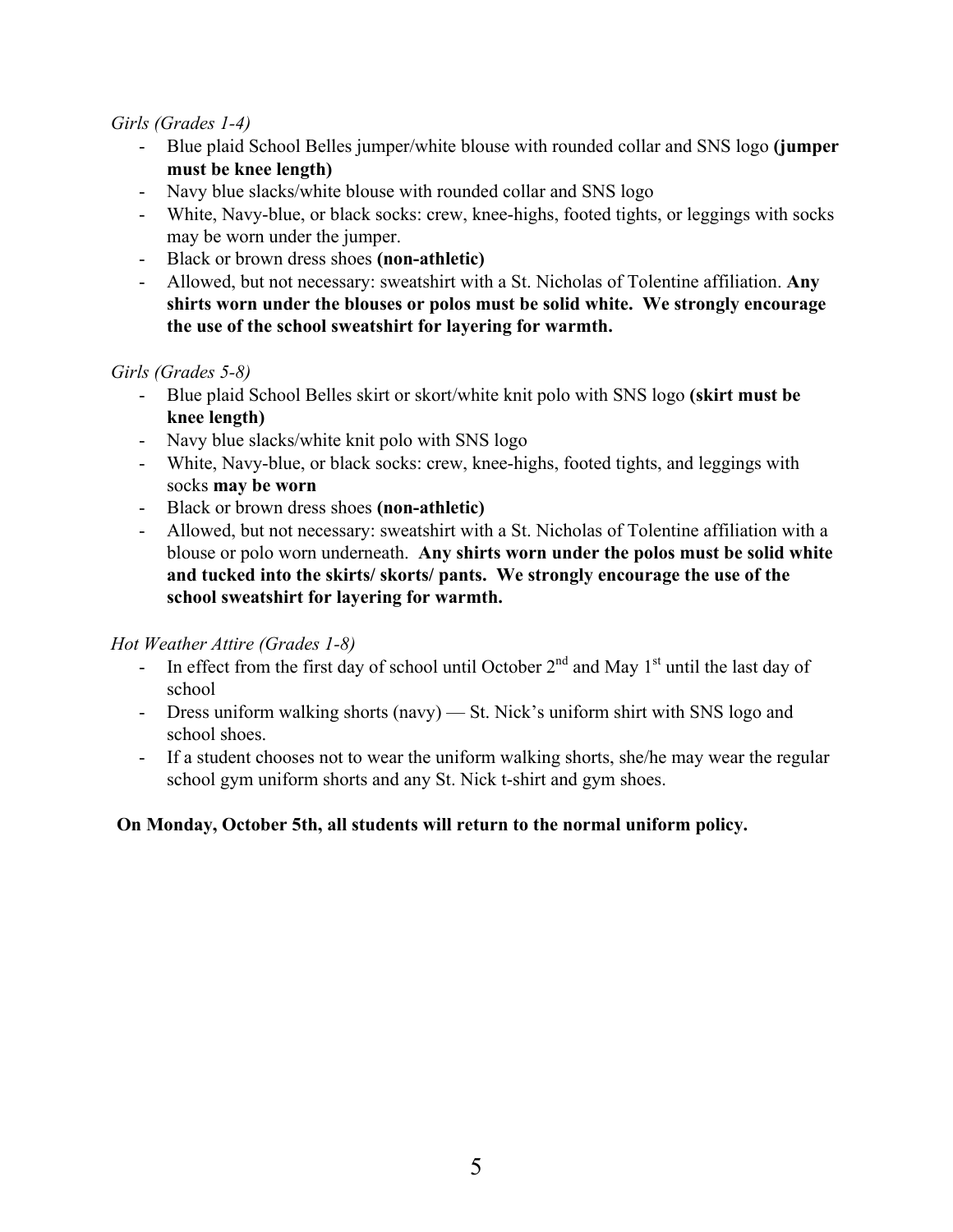### **Gym Days**

#### *All students*

- Any combination of St. Nick's t-shirt/sweatshirt and St. Nick's shorts/sweatpants Gym shoes that **must be tied or Velcro for safety.**
- Plain white, navy-blue, or black crew socks that **must cover the ankle.**
- **Gym uniforms may only be worn on designated gym days.**

### **Jewelry:**

- **One** necklace of religious significance or other significance may be worn and must be tucked inside the shirt or blouse.
- **One** bracelet of religious or other significance may be worn.
- All students are permitted to wear one simple or analog watch.
- Students are permitted to wear one pair of stud earrings (one in each ear).
- No other forms of jewelry are allowed.
- If the student chooses to wear jewelry, the school cannot be held responsible if it is lost.

**Personal Care:** All students are expected to look presentable and respectable throughout the school year. As a result, the following is expected:

- *Conventional Hairstyles*: All hairstyles should be **neat, clean, functional, and respectable**. **Messy, unorganized, or unconventional haircuts are not permitted**. Determination of appropriate hairstyles will be made by the school personnel. Parents are encouraged to inquire if an unconventional style is appropriate for school. *Facial Hair:* All students are expected to be clean-shaven everyday. *Makeup:* Makeup may used in good taste and **excessive makeup use is not permitted.**  Determination of appropriate makeup use will be made by the school personnel.
- *Nail Polish:* Nail polish is permitted so long as all nails are one, solid color.

Inability to follow any of the above-mentioned policies will result in a series of consequences (**See "CONSEQUENCES" section; page 7 and 8**)

# **ATTENDANCE**

Daily school attendance is compulsory in the State of Illinois for children 6 through 16 years of age. Because we believe that children can succeed to their greatest academic potential, students enrolled in grades PreK-8 at St. Nicholas of Tolentine School are required to attend school daily. The responsibility for compliance with the law and the school's policy belongs to the parent(s)/guardian(s) of the child. The school is responsible for keeping an accurate record of each student's daily attendance. If the student's unexcused absences exceed more than nine days in the school year, then the student will be required to attend summer enrichment camp, which includes the fees associated with the expenses of the camp. **Please note, the attendance record**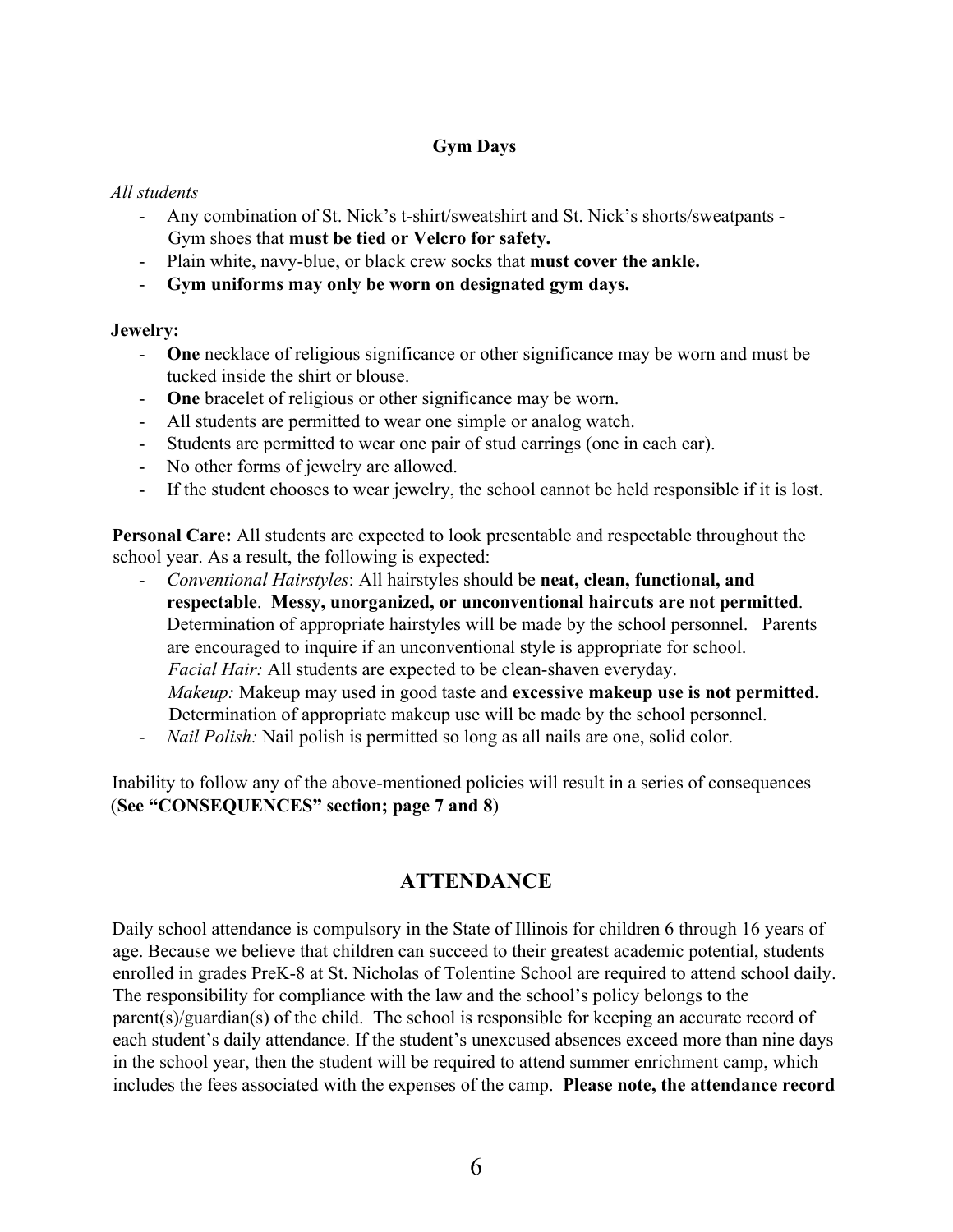**will include any remote learning attendance.** The attendance record is placed in the student's permanent file each school year.

#### **Absences:**

- Parents/Guardians must notify the school when a child is absent. A parent is asked to call the school office 773-735-0772 before 8:00 a.m. on the day the student will be absent. A message may be left on the school voice mail.
- **Please note the child needs to be symptom free with a normal temperature (98.6) for 24 hours before the morning of the return to school.**
- When a student returns to school after any absence, even one day, a **dated note, signed by the parent/guardian stating the reason for the absence must be presented to the homeroom teacher.** In case of serious illness, communicable disease, Covid 19 symptoms, or prolonged absence, the school is to receive a release note from the health care provider.

**Because we believe the child's potential to succeed academically and the hours spent in the school are inherently linked, we strongly discourage students from being pulled from school for vacations during the school year. If a student is to be taken out of school for a prolonged absence, it is the responsibility of the parent/guardian to inform the school and classroom teacher two weeks in advance of the anticipated absence**. This is necessary for the classroom teacher's preparation of assignments and missed schoolwork. **Failure to adhere to this request jeopardizes your child's trimester grades.**

**Tardies:** It is extremely important for all students to arrive at school on time. Arriving at school on time allows the students to get organized, prepare for classes, and begin the day in a positive manner.

- A student is considered tardy if he/she **enters the classroom after 8:20 a.m.** The number of tardies is cumulative; they **will not** reset each trimester.

### **Inability to follow any of the above-mentioned policies will result in a series of consequences (See "CONSEQUENCES" section; page 7 and 8)**

# **BEHAVIOR CODE**

*"For we are His workmanship, created in Christ Jesus for good works, which God prepared beforehand, that we should walk in them."* Ephesians 2:10

As a Catholic School community, we believe that God is love and everything flows through Him. We believe in Catholic education and that all actions should reflect the teachings of Christ. We believe that all children can succeed to their greatest potential. We believe in the inclusive school setting and that all children possess inherent gifts and talents. We believe that all children deserve a peaceful and safe learning environment. We believe our primary responsibility is to provide this environment, and in doing so provide a supportive community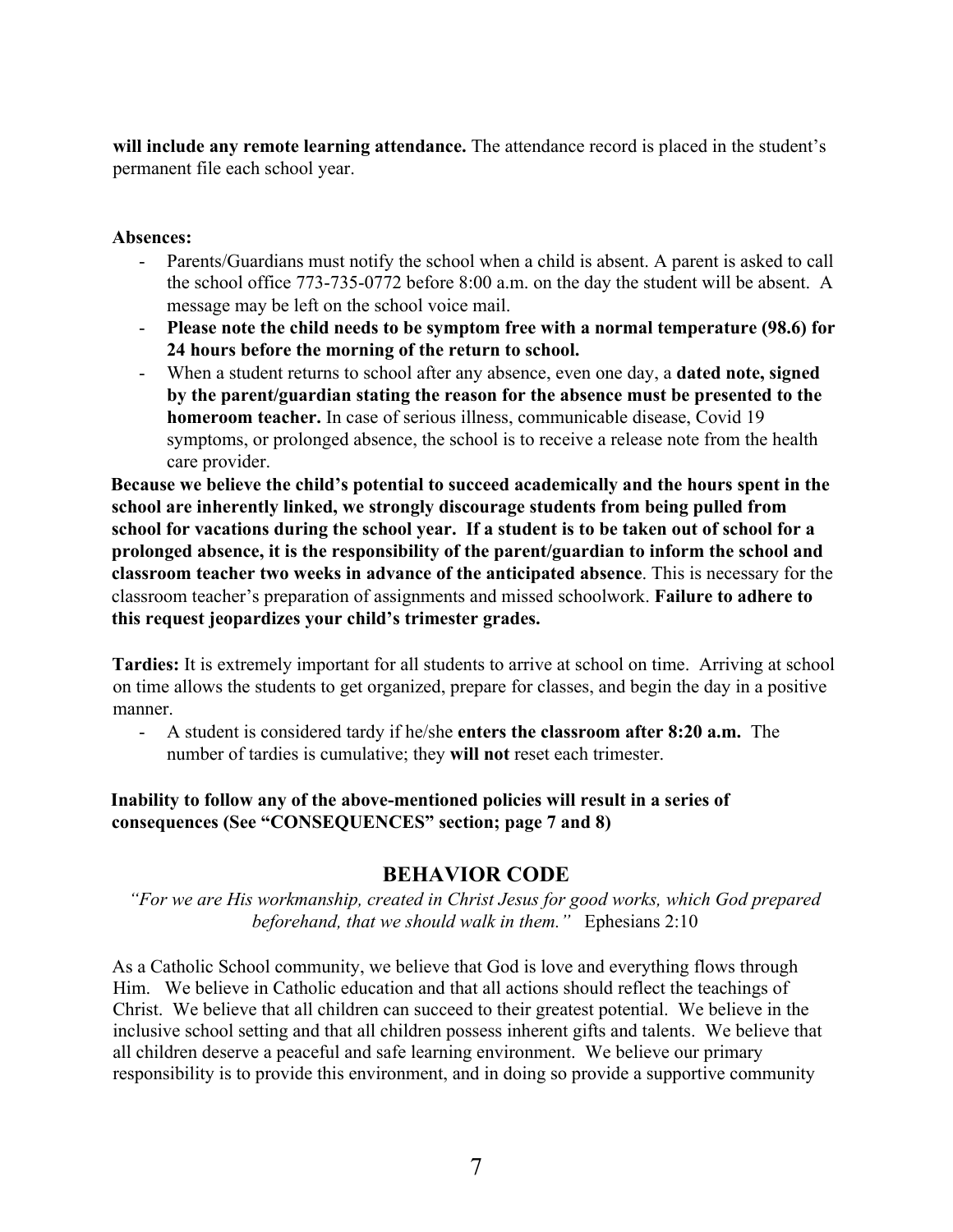and model, affirm, and encourage appropriate behavior. The expectation is that all students will be **respectful, responsible,** and **safe.** Students are expected to contribute to the positive overall learning environment of the school in the classrooms, lunchrooms, bathrooms, hallways, gym, and any setting in which the school is represented.

- 1. Students will be:
	- -respectful of self and others, whether in school, on playgrounds, or representing St. Nick on field trips and athletic events.

-considerate and courteous to other students and adults regarding personal space, words spoken and gestures used in conversations and discussions.

-consistently on time for school.

-**aware that in-school protocols and expectations translate to online learning.**

-prepared for each class with homework and supplies needed.

-dressed in full dress uniform on school days and gym uniform only on gym days. -dressed in appropriate clothing on dress-down days.

-compliant in following all rules of the school for the lunchroom, classrooms, gym, bathrooms, hallways, before and after-care area, and recess lots.

-compliant in following directions and requests of the administration, teachers, or staff. -aware that chewing gum or eating in the classroom is not done.

-respectful in tone of voice and attitude toward adults and fellow students.

-compliant in the rules for use of computers and iPads.

-compliant in the rules for cell-phone storage during the school day.

2. Students will be aware:

-truancy is not appropriate nor accepted.

-fighting or aggressive behavior, even "play fighting", are not appropriate nor tolerated behaviors.

-foul language, name calling, threats, and verbal or sexual harassment of students or staff are not appropriate nor tolerated.

-weapons of any kind do not belong in school.

-smoking materials, drugs, or alcohol of any kind do not belong in school.

-respect of the property of others and the physical school property must be maintained. -consistent refusal to comply with school policy and rules in any school related setting and disrespect of adults are not tolerated behaviors.

 **-that in-school protocols and expectations translate to online learning.**

**Failure to comply with the expected behaviors in LIST 1 will be documented and regulated in all classrooms alike, physical, and virtual, per the grade-band procedure for re-direction and correction:** 

**--Pre-School, Kindergarten, 1<sup>st</sup>, and 2<sup>nd</sup> – 3<sup>rd</sup> and 4<sup>th</sup> <b>grades –** 5<sup>th</sup> and 6<sup>th</sup> **grades** – 7<sup>th</sup> **and 8th grades**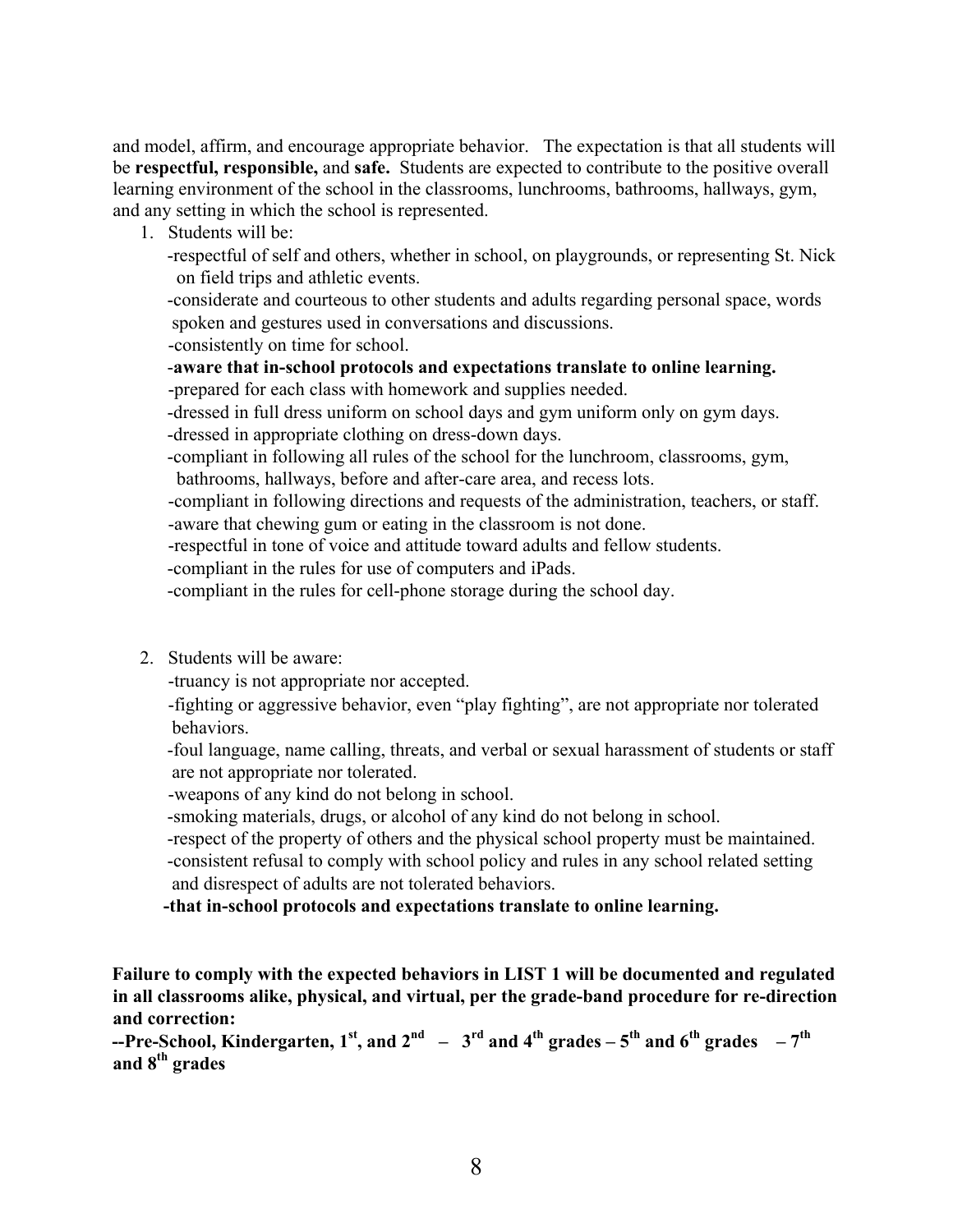Warning, redirecting, consequence, and/or conferencing with the student will take place depending on the challenge. The student will complete a student reflection, appropriate to the grade level. The reflection will be signed by the parent(s) and returned to the teacher. Parent notification by email, dojo, phone call, or in-person contact will take place. Continuous non-compliance on the part of the student will involve further parent notification and, on the 4th, need for a student reflection, an Office Referral will be written. The Administrator will conference with the student, administer an appropriate consequence, communicate with the parent, and provide feedback to the teacher.

### **Failure to comply with the expected behaviors in LIST 2 will immediately be referred to the Administration.**

The student will be provided with an office reflection sheet. The Administrator will speak with the student, determine an appropriate consequence in accordance with the compliance failure, contact and meet with the parents, and follow through on the consequence. Consequences will be grade appropriate. **Detentions,** where appropriate, involving repeated compliance failures or challenges to List 2, will be served on Thursdays. Due to Covid restrictions, school detentions will be served at home on the honor system. For the first detention received, the parent will monitor the student during the completion of a think sheet and any missing class work. For the second detention and any thereafter, the student will be given a zoom link and must report online to the specified teacher for detentions that day to both complete the think sheet and missing classwork.

### **Failure to comply with the expected behaviors, especially in List 2 that are defined as actions that could lead to serious harm to the student or others, will be considered as most serious by the Administration and may involve, but not be limited to, suspension from school and all activities, or expulsion from school.**

In serious cases of student misconduct, the Administration reserves the right to place the students whose actions have warranted repeated or serious disciplinary action on a **student behavior contract.** The goals of the contract are to return the student to a positive compliance with being **respectful, responsible,** and **safe.**

In establishing guidelines and procedures, St. Nicholas of Tolentine Administration realizes that each disciplinary situation is unique and will require an individualized response as we meet the needs of all learners. It is possible that there will be circumstances that require variations in procedure. However, stated guidelines and recommended steps will be adhered to as consistently as possible to provide fair, just, and equitable responses regarding matters of compliance, redirection, or outright discipline.

# **BOOK/DEVICE DAMAGE**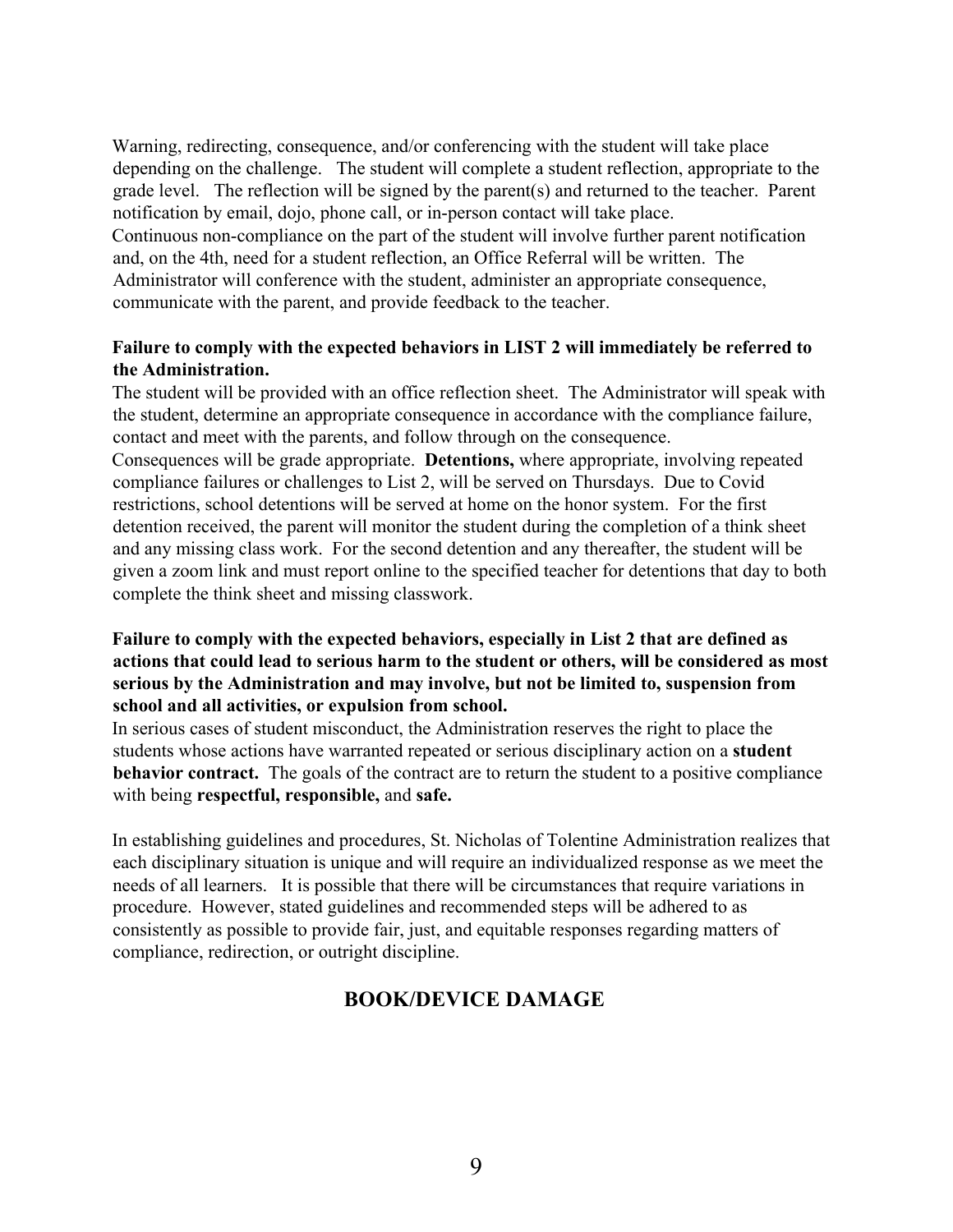If a book OR device is lost, damaged, or destroyed it is the responsibility of the student to pay for a replacement. A replacement fee for the entire cost of the book or device will be charged. **It is recommended that all hard-covered textbooks be covered with a sturdy cover, and all soft cover textbooks be covered by clear contact paper. This will prolong the life of the books.**

### **CALENDAR**

A yearly calendar will be given at registration at the beginning of every school year. Classroom teachers will also distribute a monthly principal's letter detailing important upcoming events. Additionally, important information is available on the school website, Facebook, Instagram, and in Tiger Talks.

### **CHILD CUSTODY**

Because St. Nicholas of Tolentine School assumes responsibility and has the utmost care for the safety of its students, it is important that the school is notified of any special court sanctioned arrangements regarding custody of and access to children by non-custodial parent.

St. Nicholas of Tolentine School follows the provisions of the Family Educational Rights and Privacy Act and permits parents to inspect and review their child's school records. In the case of non-custodial parents, the school will provide such parents with access to the school records and other information of his/her child, including medical and dental records, unless the school is provided with a court order prohibiting that parent from inspecting or obtaining such records.

It is the custodial parent's responsibility to make copies of necessary court documents notifying the school of child custody. It is also the custodial parent's responsibility to notify the school office of any changes regarding custody.

# **COMMUNICABLE ILLNESS/ CONDITIONS**

Should any communicable disease or infection occur among students or faculty, parents/guardians will be notified. **Examples of communicable illnesses/conditions are lice, pink eye, strep throat, or Covid 19**. **Please note, the student must be fever and symptom free with a normal temperature (98.6) for 24 hours before the morning of the return to school. Temperature checks will be tracked and monitored at the door before entering the building.**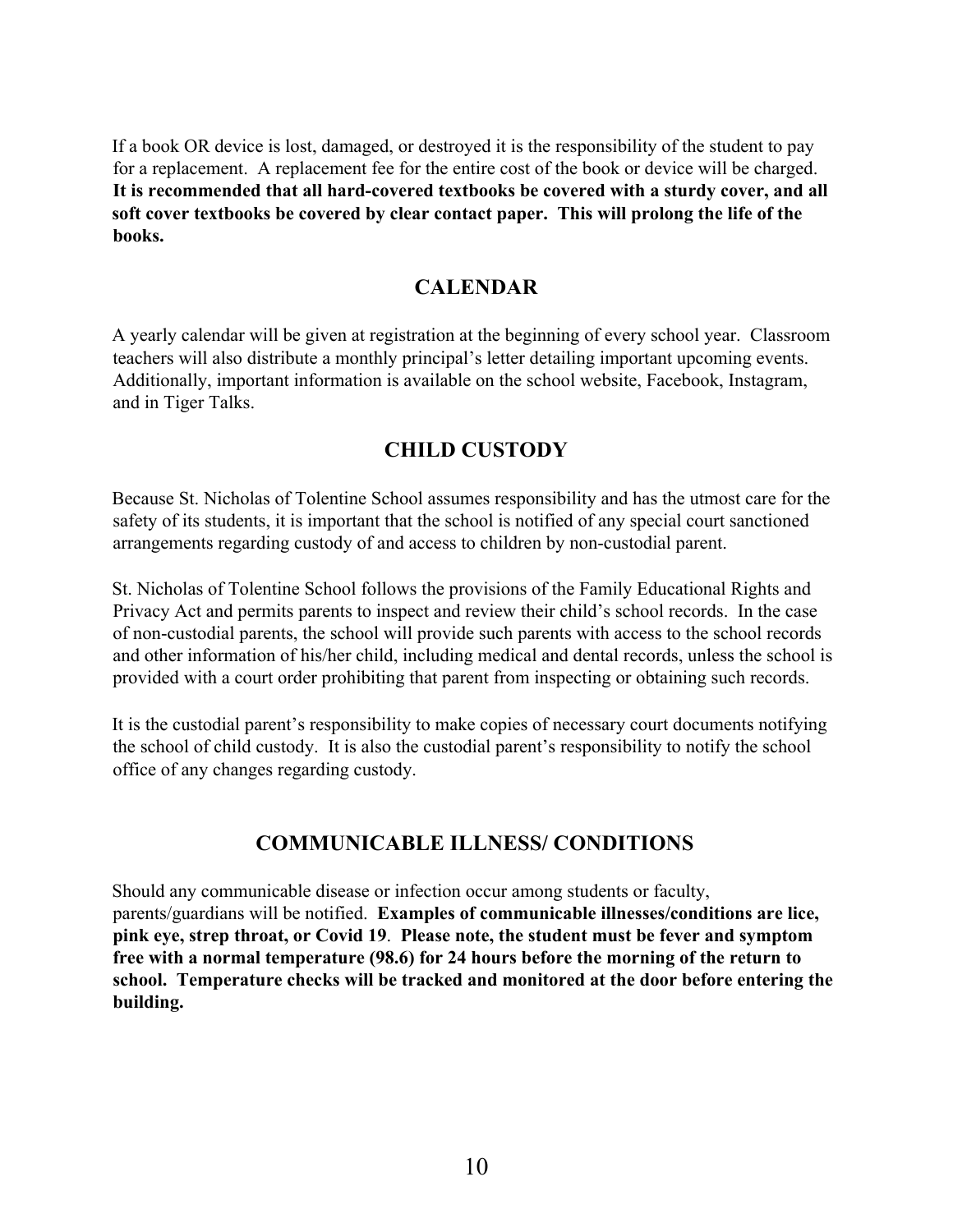### **CONFERENCES**

Teachers are happy to meet with parents/guardians because we value the partnership of home and school. Cooperation between the home and school allows teachers to get to know the child and his or her needs to better serve the student in the classroom, producing gratifying results. **Because we value the instructional minutes of the school day, parent conferences are held before or after school.** Parents/guardians wishing to meet with a teacher must call the school and leave a message or contact the individual teacher through Dojo or email. The teacher will contact the parent within 24 hours, either by a phone response or note.

School wide parent-teacher conferences will be held after the completion of the first and second trimesters.

- Parents will be notified of conference times prior to this day
- Students are dismissed from school at 11:30 a.m. on these day

*\*Please note that after school care services are not provided on these days*

#### **CONSEQUENCES**

The following consequences are school-wide policies and apply to all students. Students are also subject to other consequences as determined by their classroom teacher. Those consequences are handled on a classroom-by-classroom basis.

| <b>Dress Code:</b>     |                                                                                                                                                                                         |
|------------------------|-----------------------------------------------------------------------------------------------------------------------------------------------------------------------------------------|
| Grades PreK-2          |                                                                                                                                                                                         |
| Violations 1-5:        | Homeroom teacher will send home an "Out of Uniform Notice" to be<br>signed by the parent/guardian and returned the following school day.                                                |
| Violation 6:           | A meeting will be scheduled between the parents/guardians and the<br>school administration/homeroom teacher to discuss and determine a plan<br>of action.                               |
| Grades 3-8             |                                                                                                                                                                                         |
| Violations $1, 2, 3$ , |                                                                                                                                                                                         |
| $&4$ :                 | Homeroom teacher will send home an "Out of Uniform Notice" to<br>be signed by a parent/guardian and returned the following school<br>day.                                               |
| Violation 5:           | Homeroom teacher will issue a "Detention Notice" to be signed by<br>a parent/guardian and returned the following school day. The<br>45 minute detention will be served later that week. |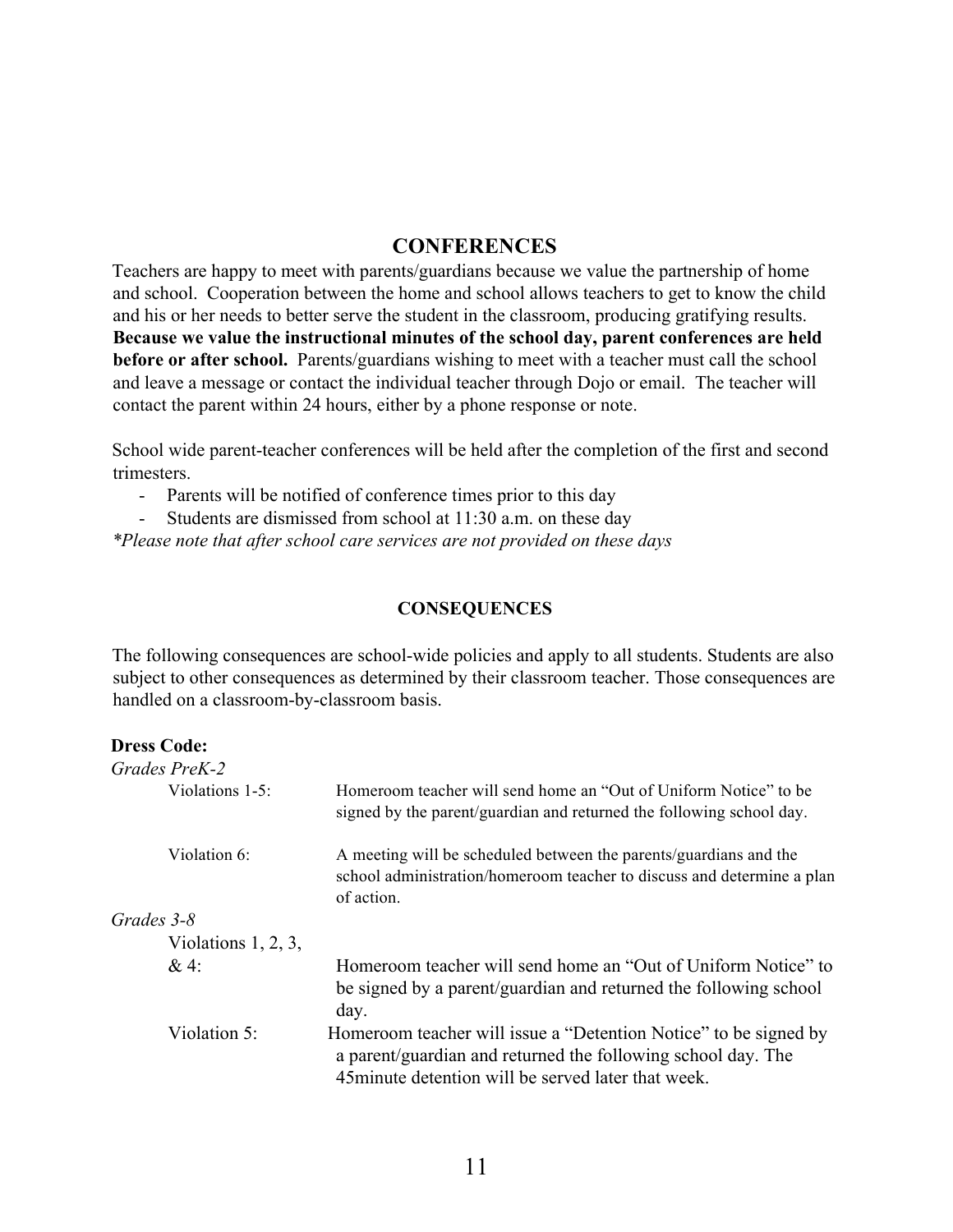Violation 6: A meeting will be scheduled between the parents/guardians and the school administration/homeroom teacher to discuss and determine a plan of action.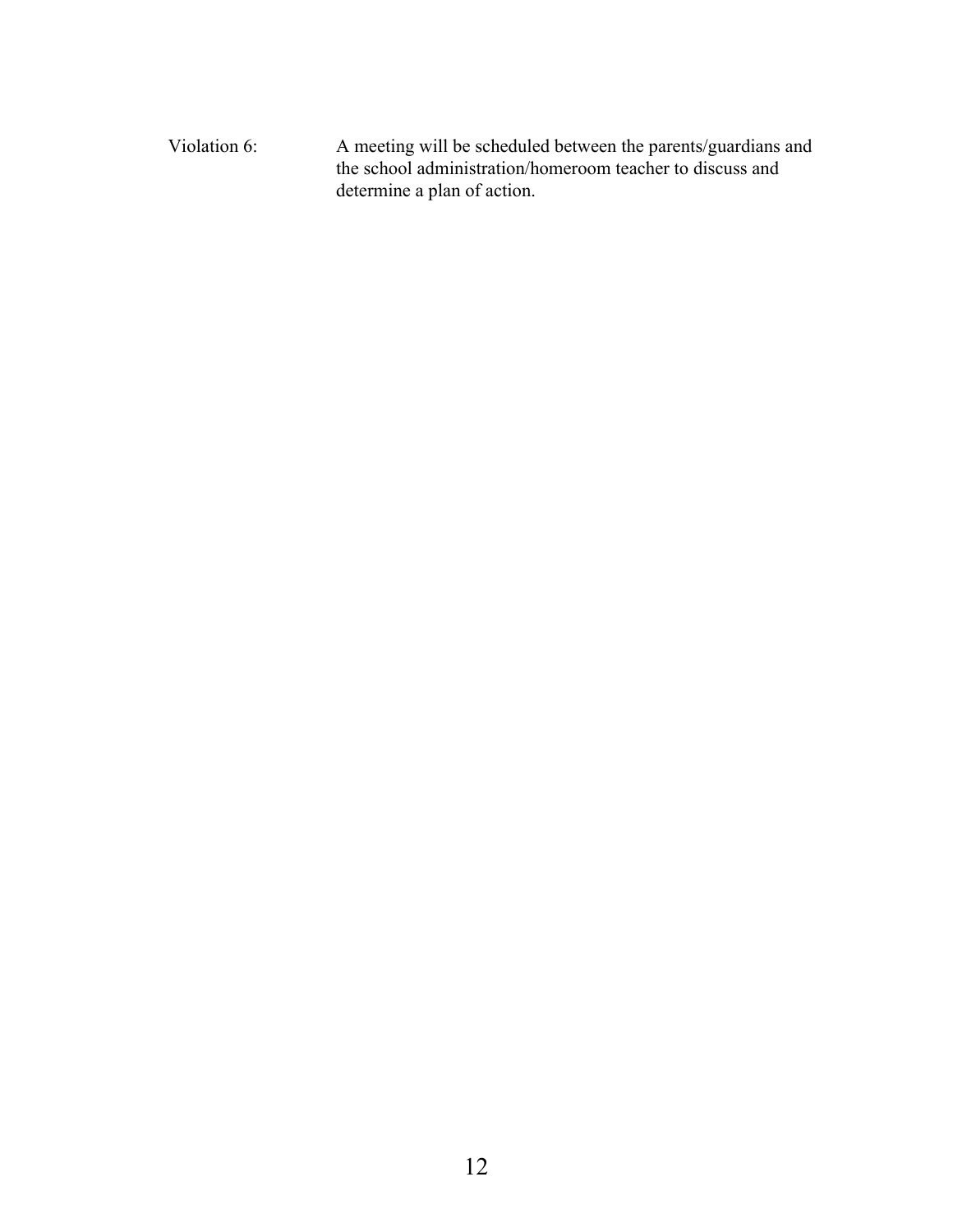### **Personal Care:**

- *Conventional Hairstyle:* Students have **a reasonable amount of time as determined by the administration** to fix any haircut deemed inappropriate by the administration. Failure to do so may result in a suspension.
- *Facial Hair:* Students have **a reasonable amount of time as determined by the administration to** shave if requested to do so by an administrator. Failure to do so results in a 45-minute detention and a meeting with the parents.
- *Makeup*: Students who abuse this privilege will lose it in the future as determined by the administration.
- *Nail Polish:* Students who abuse this privilege will lose it in the future as determined by the administration.

### **Tardiness:**

| Homeroom teacher will send home a "Tardy Notice" to be signed<br>by the parent/guardian and returned the following school day.                                                          |  |  |
|-----------------------------------------------------------------------------------------------------------------------------------------------------------------------------------------|--|--|
| A meeting will be scheduled between the parents/guardians and the<br>school administration/homeroom teacher to discuss and determine<br>a plan of action.                               |  |  |
|                                                                                                                                                                                         |  |  |
|                                                                                                                                                                                         |  |  |
| Homeroom teacher will send home a "Tardy Notice" to be signed<br>by parent/guardian and returned the following school day.                                                              |  |  |
| Homeroom teacher will issue a "Detention Notice" to be signed by<br>a parent/guardian and returned the following school day. The<br>45 minute detention will be served later that week. |  |  |
| A meeting will be scheduled between the parents/guardians and the<br>school administration/homeroom teacher to discuss and determine<br>a plan of action.                               |  |  |
|                                                                                                                                                                                         |  |  |

### **COUNSELING AND TESTING**

St. Nicholas of Tolentine School strives to meet the needs of every student. If a student appears to be struggling academically, a meeting may be held with the MTSS Team to determine appropriate accommodations and modifications to help meet the needs of the student. If the student continues to struggle, then a professional assessment may be requested to determine the source of a student's educational or behavioral needs.

- This assessment may be social, psychological, physical, or academic. The school will assist the family in finding such services and will cooperate with the tutors, doctors, and/or counselors when the results are received and shared.
- If a recommendation is made for a student to seek counseling, have an eye exam, a hearing test, or be tested for possible learning challenges or other areas of concern,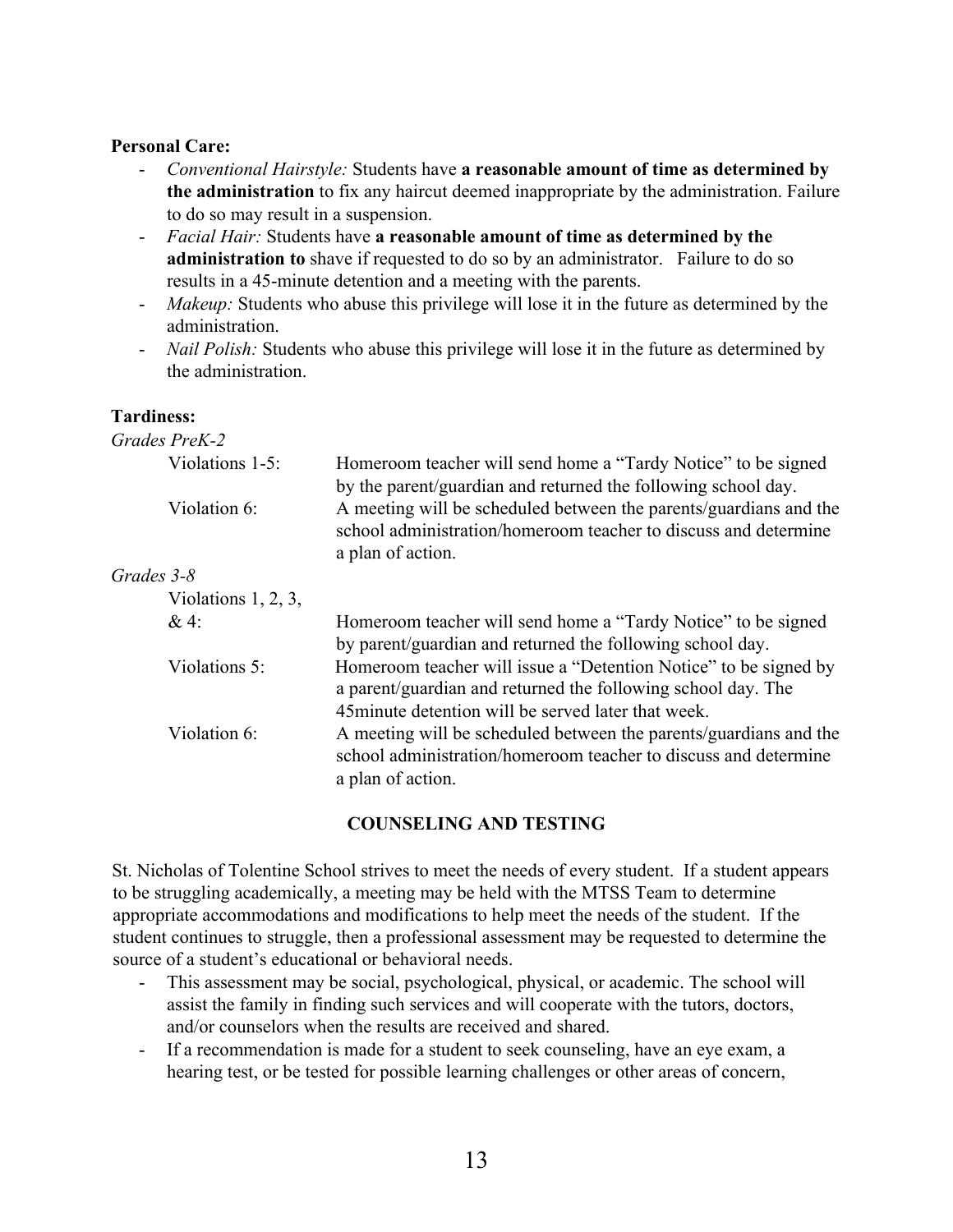parents are required to notify the school with the name, address, and phone number of contacts within two weeks of the recommendation.

- In the best interest of the student, a meeting will be scheduled with the parents/ guardians, Inclusion Director, and MTSS Team to discuss the next course of action.

All students in grades three through eight are assessed yearly in academic achievement. These students participate in the Archdiocesan wide ACT Aspire Summative Assessment during the spring. Results are shared with parents in August. In addition, iReady and ACT Aspire Interims (Grades 3-8), are administered to track the progress of each student in Math and Reading. NWEA testing is administered two times a year for Title 1 students to measure growth.

United Stand Family Counseling Service is a local agency that regularly helps both our school children and their parents, providing academic support, social-emotional support, and parental supports. For further information, contact the school office.

# **DRUG FREE POLICY**

St. Nicholas of Tolentine School continually strives to be a drug free environment. This includes, but is not limited to, educating the student of the danger of substance use and abuse, developing a sense of good self-esteem, offering opportunities to counseling services of students found in possession of/or under the influence of alcohol and/or drugs and mandating the expulsion of students who fail to seek help. We will adhere to Archdiocesan guidelines.

# **ELECTRONIC DEVICES**

Students **are** permitted to bring a cell phone to school, but it **must be turned off and stored in their bookbag while they are in the school, including in before and after-care.** Students **are not** permitted to bring the following electronic devices to school without the permission of an administrator or teacher:

- Music players
- Computers
- Radios or televisions
- Video games of any sort
- Computers
- Tablets

Unauthorized devices brought out in the classroom or in any school setting (including **cell phones**) will be confiscated by the teacher or administrator and stored in the school office. Parents must pick up the device from the office. A second offense will cause the device to be confiscated for the remainder of the school year. **The school is not responsible for the loss or damage of any personal devices.**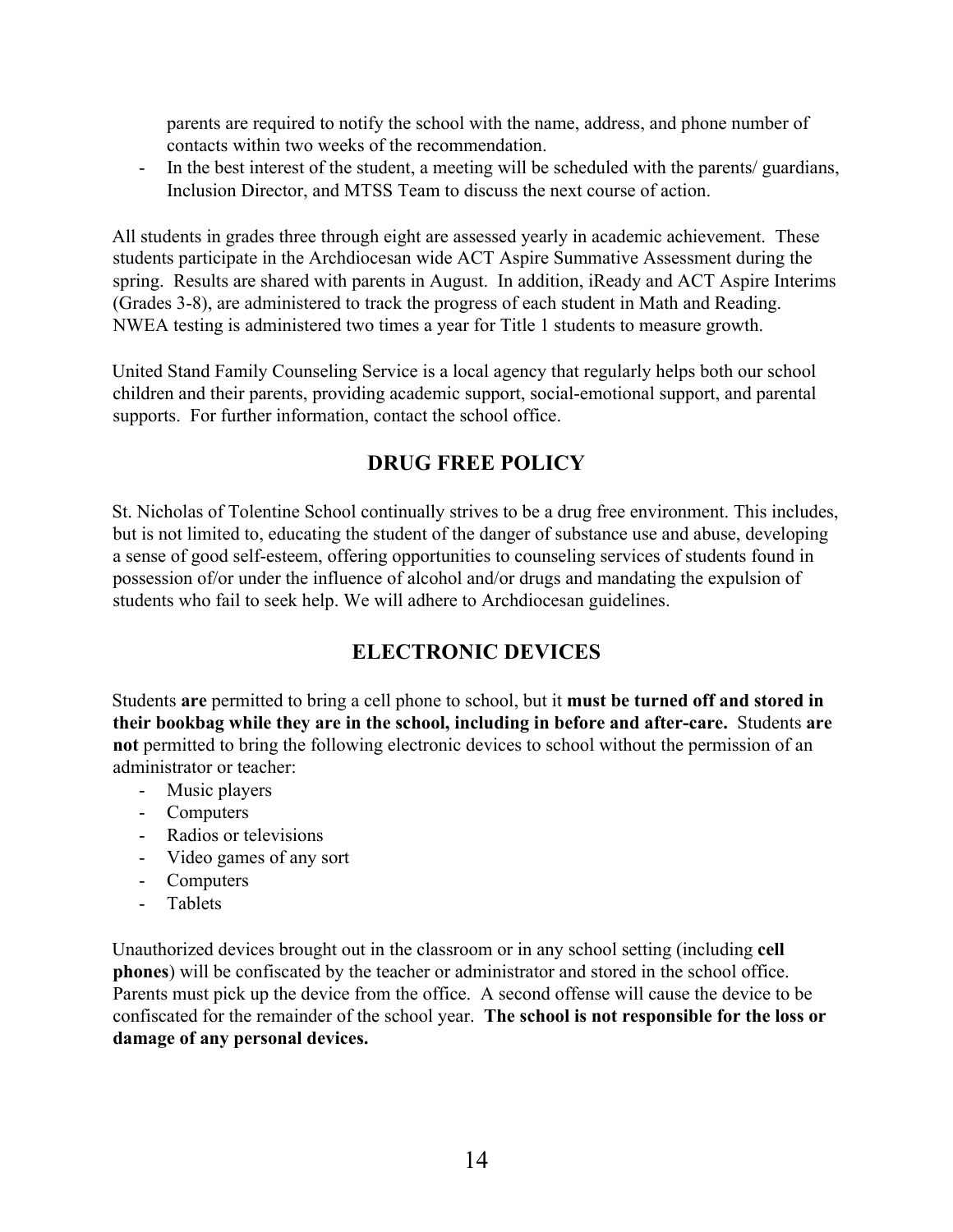# **EXTENDED CARE PROGRAM**

See the "Extended Care Policy Book" for a detailed description of what this service entails. Below are the costs of the various services:

- **Before School: \$5.50/one child - \$8/two children - \$12/three children per day arriving**
- **After School: \$5.50/hour for one child - \$8/hour for two children - \$12/hour for three children**
- **There is a \$25 one-time registration fee per family for Extended Care.**

# **FEES**

A list of fees will be distributed during registration and may be amended during the year. Fees are collected for **graduation (\$250), Reconciliation (\$50), First Eucharist (\$50), Confirmation (\$50), and after school clubs (\$10 per club, per session).** 

# **FIELD TRIPS**

# **For the health and safety of the school population, per the Archdiocesan regulations, ALL FIELD TRIPS ARE CANCELLED FOR THE 2020-2021 SCHOOL YEAR**

**When field trips may be scheduled again**, each class may have at least one out of school field trip and it will be for educational/cultural reasons. When field trips are scheduled, there will be fees applied per trip.

- The students will be properly chaperoned and transported by a regularly licensed public carrier.
- All students are expected to go on the class field trip.
- A signed permission note must be with each teacher before the field trip or the students cannot go with the class. Verbal permission over the phone is not accepted in place of a signed form.

**Any parent wishing to chaperone a field trip must be VIRTUS trained. See the school office for more information.** 

# **FOOD SERVICE PROGRAM**

**Breakfast**: **Available to all students every morning in his or her classroom from 7:45 a.m. to 8:10 a.m**. **Students enter the building through his or her assigned door and proceed directly to their classrooms.**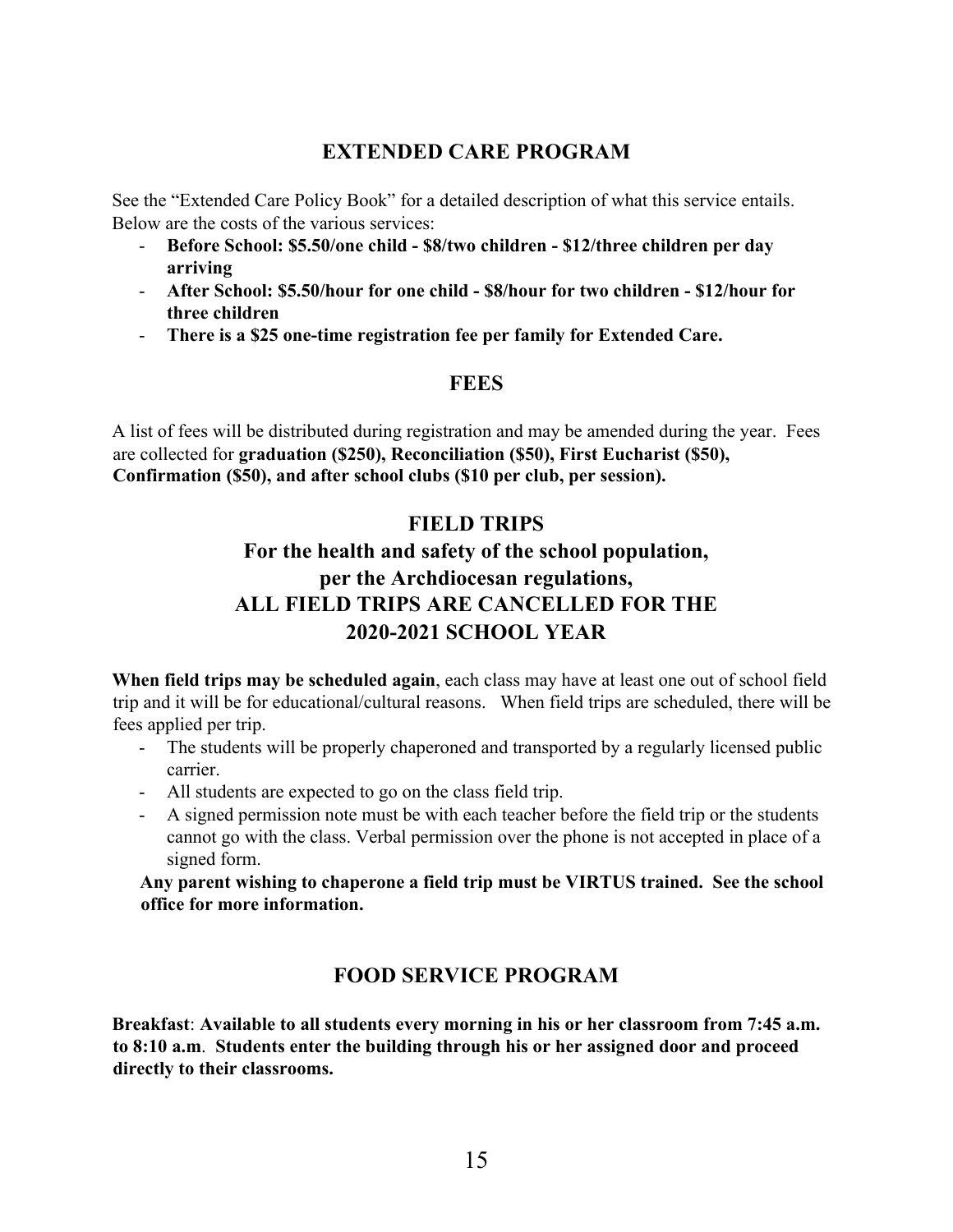**Entry doors are as follows:** 

**PreK, Kindergarten, and 1st enter through the Hamlin door, 2nd, 3rd, and 4th enter through the Before/After Care/Recess/Side Entrance, 5th, 6th, 7th, and 8th through the Main Doors. ALL STUDENTS MUST ENTER THE BUILDING WITH A MASK ON, MUST HAVE** 

# **HIS OR HER TEMPERATURE TAKEN BEFORE ADMITTANCE TO THE BUILDING, AND MUST SANITIZE HANDS UPON ENTRANCE TO THE BUILDING.**

### **Lunch: Available to all students every day IN THE CLASSROOM.**

- Menus provided every month ON THE WEBSITE and sent home.
- A drink is included with each lunch.

### **FOOD CONCERNS**

**Because ST. NICHOLAS IS A PEANUT FREE ZONE, no food products of any kind that include nuts of any kind are permitted in the building. This includes, but is not limited to, breakfast bars, PEANUT BUTTER sandwiches, candies, desserts, and snacks.**

**Parents must notify the school immediately of any food allergies.** 

**Drinks**: Students are permitted to bring water, juice boxes, pouches, or sport drinks, such as Gatorade or Powerade **FOR LUNCH ONLY**. Students **are not** allowed to bring any type of soda or caffeinated beverage (such as coffee, tea, or energy drinks). The only exception would be a fundraiser lunch, school movie, or after school party. **Water stations will be provided throughout the school; therefore, water bottles will not be allowed on desks during the school day. If a child needs to have a water bottle on the desk, a medical note is required.**

**Food Treats: \*Per CDC regulations, for the 2020-2021 school year, NO FOOD TREATS may be brought to school and passed out.** 

**Gum:** Gum is never permitted in school.

**Portions**: **BECAUSE WE BELIEVE IN THE HEALTH AND SAFETY OF ALL, PLEASE REMIND STUDENTS THAT THERE IS NO SHARING OF FOOD**. Students should bring individual portions of food to school if he/she brings a lunch. The portion is intended for your child only, and per CDC regulations students are not permitted to share food during lunch. Students who violate this policy will serve a silent lunch for the rest of that lunch period as well as the next day.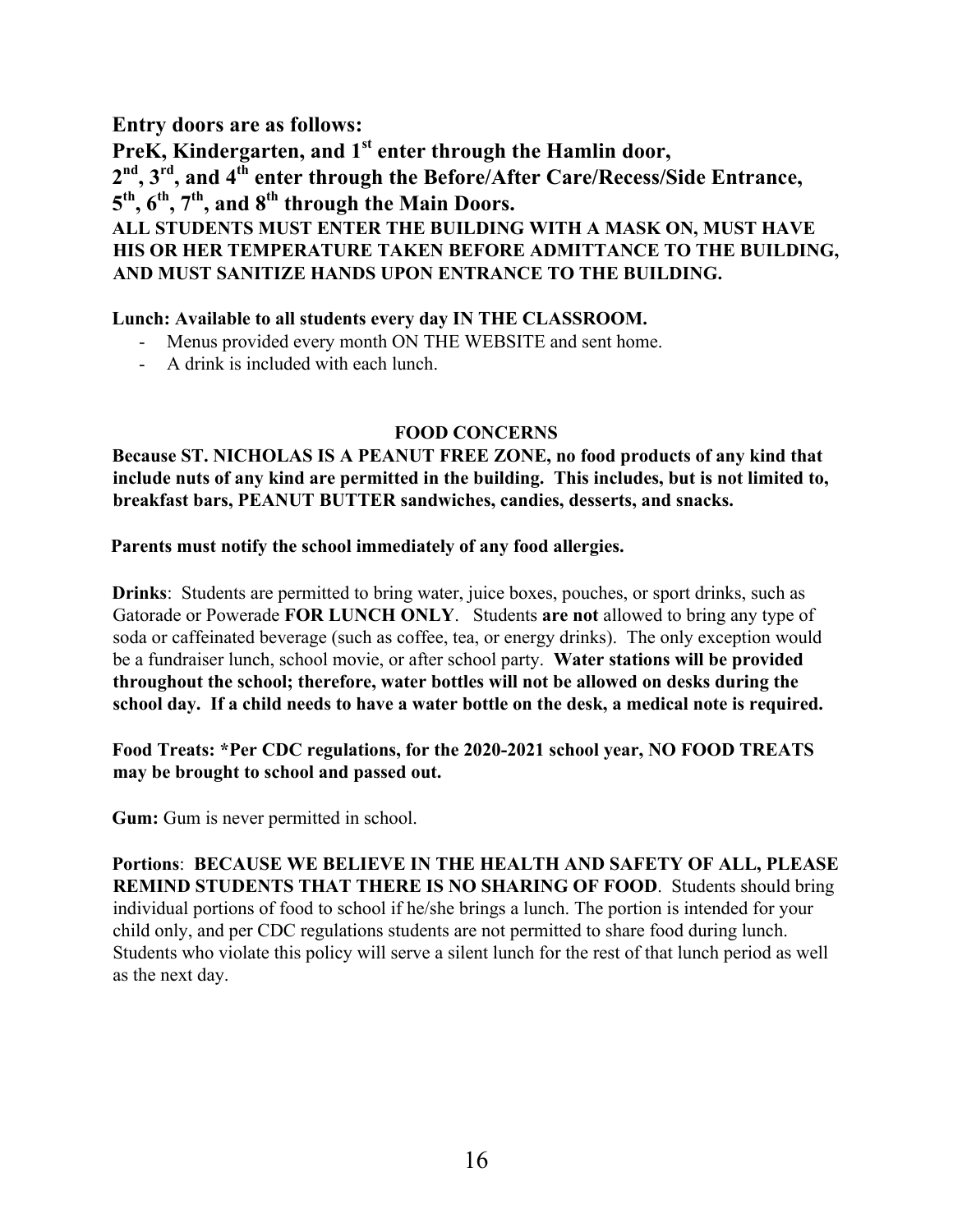#### **GRADING SYSTEM**

In the spirit of the belief that all children can succeed to their greatest potential, all parents have access to Power School where the students academic progress is recorded. Login credentials are provided at the beginning of the year, and if you have a problem with access to the site, please contact the teacher or the principal.

#### **GRADING SYSTEM – Preschool and Kindergarten**

- + I can<br> $\sqrt{\frac{1}{\text{am}}}$
- I am working on it
- $\sim$  I need more time to develop
- X Not applicable yet

#### **GRADING SYSTEM – Grades 1 – 3**

- M Mastered The student consistently demonstrates understanding.
- S Successful The student frequently demonstrates understanding.
- $E$  Emerging The student occasionally demonstrates understanding.
- NY Not Yet The student rarely or never demonstrates understanding.

#### **GRADING SYSTEM – Grades 4 - 8**

| $A+$  | 100-99 | $C+$         | 84-83        |
|-------|--------|--------------|--------------|
| A     | 98-95  | C            | 82-79        |
| $A -$ | 94-93  | $C-$         | 78-77        |
| $B+$  | 92-91  | $D+$         | 76-75        |
| B     | 90-87  | $\mathbf{D}$ | 74-71        |
| B-    | 86-85  | D-           | 70-69        |
|       |        | H            | 68 and below |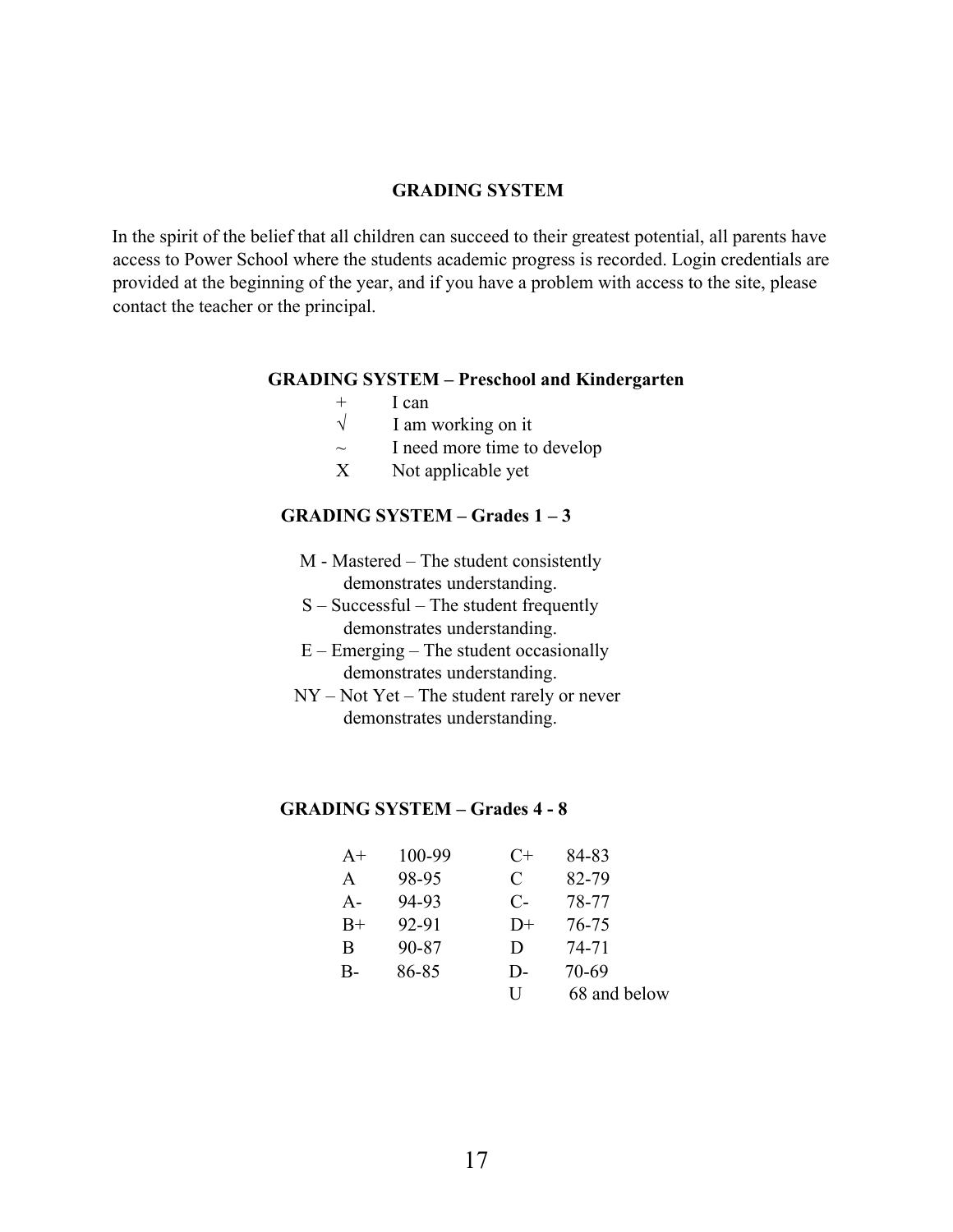### **HOMEWORK**

Because we believe that all children can succeed to their greatest potential, homework will be assigned that allows the student to practice skills learned in the classroom. The homework assigned will be guided by age appropriate time frames, directions, methods of completion, purpose of completion, and quality of assignment, as opposed to length or quantity of assignment. The homework will be assigned and assessed as a useful addition to the curriculum for the purpose of encouraging the student's growth and success. When and where possible, homework should be taken care of in a consistent place set aside for this purpose and in a quiet atmosphere without distractions. Teachers' policies regarding homework vary by grade and are explained at the beginning of each school year. Questions regarding homework should be directed to the teacher. An assignment book stating what homework is to be done and when it is due will be kept by the students in Grades 1-8.

When assigning homework, consideration of the 10 minute per grade level policy will come into play-- 1<sup>st</sup> grade = 10 minutes,  $2<sup>nd</sup>$  = 20 minutes, and so on commencing at  $8<sup>th</sup>$  grade = 80 minutes TOTAL.

On any given evening of the school day, homework could include the following per grade level.

Independent Reading – 20-30 minutes per day

Study for Test/Quiz – varies

 Math Fact Practice (skill to be based on standard for the grade) - until facts are mastered Sight Word Practice (K-2) – varies - until all lists are mastered Work on a long-term project

### **Responsibilities regarding homework:**

### **Students:**

- **Aim High** show effective effort and attempt challenges.
- **Work Hard** complete it as independently as possible.
- **Think First-** hand-in work you are proud of and communicate with the teacher if it is unfinished or missing.
- **Be Flexible** try first and persevere even if it is hard.

### **Parents:**

• Create and establish homework routines (time, place, etc.) and help your student with time management/weekly planning.

- Allow your child to work as independently as possible.
- Communicate to the teacher if the child needs extra support or if they are unable to complete homework (either email or a note).

• Know your student's homework expectations (from Meet the Teacher Night, School website, emails, etc.).

### **Teachers:**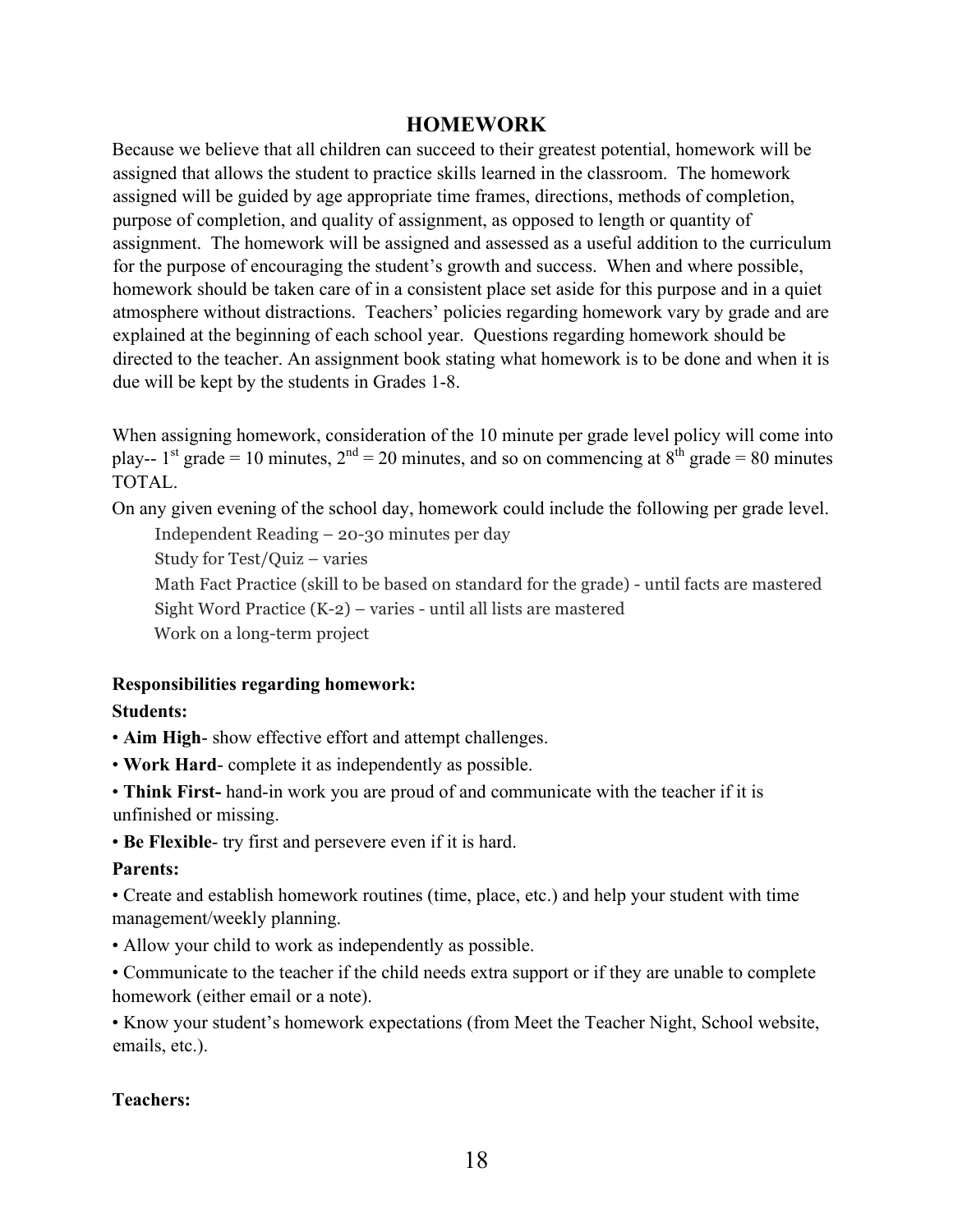- Communicate homework expectations to students and parents at the beginning of the year in written form.
- Assign homework that reinforces, and practices already taught skills.
- Assess homework based on attainment of benchmark goals.
- Modify homework for individual students.

# **IMMUNIZATION**

As required by the Department of Public Health, all students must have a physical examination prior to or upon their entrance into preschool, kindergarten, and sixth grade. All immunizations must be up to date or the student will be excluded on October  $15<sup>th</sup>$  of the calendar year from school by order of the Department of Public Health. A dental examination is also required for students entering kindergarten, second, and sixth grades. Kindergarten students are also required to have an eye exam. All students transferring into St. Nicholas must present a copy of their most recent physical examination with up-to-date immunizations, prior to attending classes.

# **INFORMATION SENT HOME**

**Thursday** is the designated day for all school wide information to be sent home. This is normally sent with the oldest child in the school family. Parents/guardians should check the student's book bag when they come home on Thursday. The Principal Letter, which includes the school monthly calendar, fundraising information, and general information is sent home monthly. More information can be found daily on the school website, Facebook page, Instagram, and Twitter.

Information is shared through Class Dojo, as well as through St. Nick Tiger Talks on Sunday and through School Messenger. Every parent should supply the school with an email address that is checked often.

Often the teacher will choose to send home information concerning the class as well. This information may go home on a day other than Thursday.

# **MEDICATION**

The day-to-day administration of medication is delegated to the Main Office staff. This includes over the counter medications such Advil, Tylenol, etc. Medication will only be given once the Parental Consent Form has been completed. Consent forms are kept in a file in the Main Office. Prescriptive medication must be in date, labelled, and brought into the school in the original container as dispensed by a pharmacist and include instructions for administration, dosage, and storage. It is the responsibility of the parent to maintain adequate supplies. It is important that a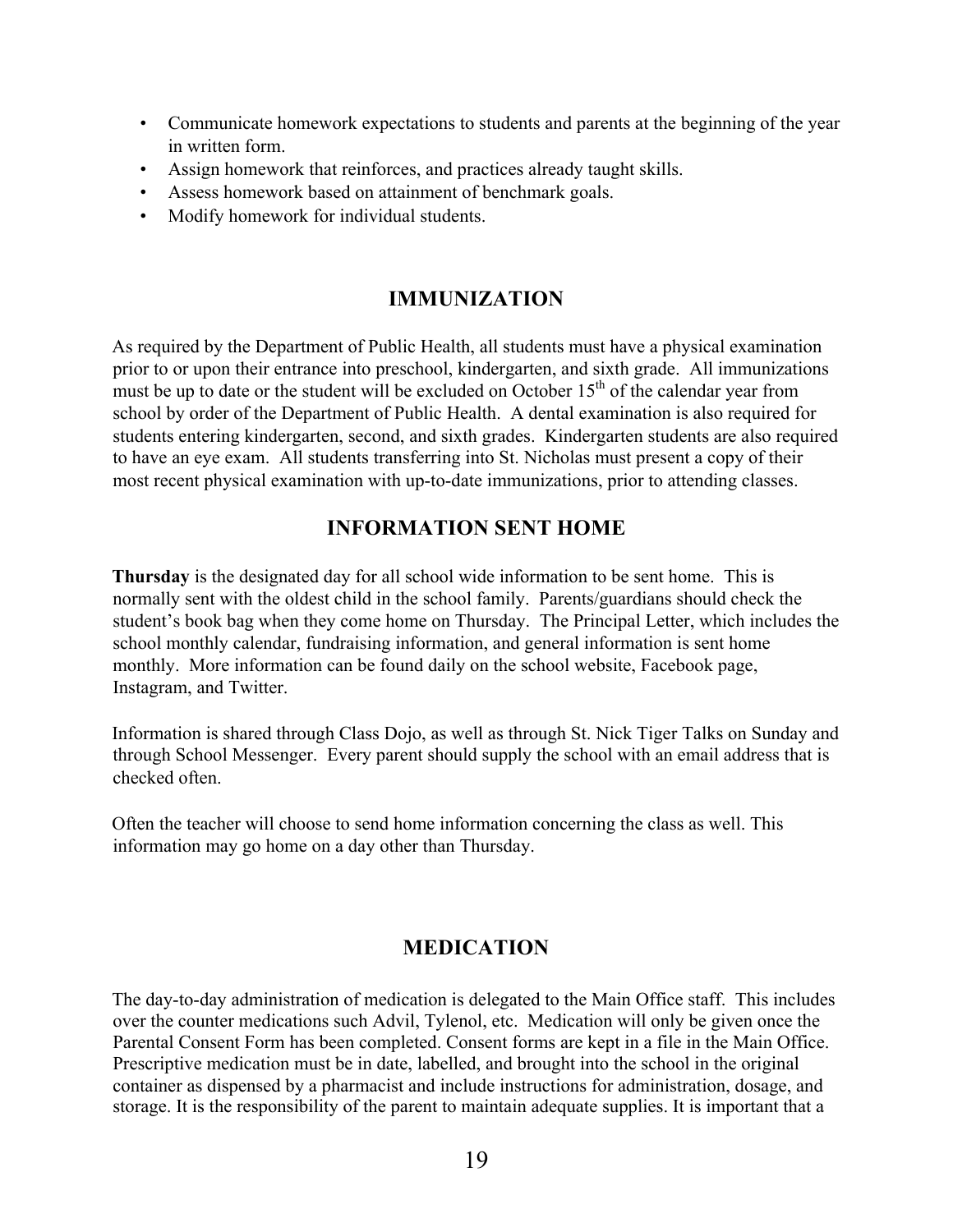parent provides an up-to-date record of home and work contact numbers in case of emergency. Inhalers should be carried by students wherever possible; a spare inhaler may be left with the Main Office and should be clearly marked with the student's name.

# **PROGRESS REPORTS**

At mid-trimester, all students will receive a report from the teacher indicating the student's progress. Strengths as well as opportunities for growth in the student's progress are noted and allow enough time to improve (if necessary) before the report card grades are issued.

# **RELEASE OF STUDENT – PARENT/GUARDIAN INITIATED**

Early dismissals decrease the child's academic learning which can contribute to a learning loss. Any request for an early dismissal must be made in writing, which includes the day, date, and time of dismissal, to the office first thing in the morning. A student may not be released during school hours without the explicit knowledge of his/her parents/guardians. A student will not be released to anyone other than a parent/guardian or a person delegated by a parent/guardian. Visitors should report to the school office when picking up a child during school hours.

Ordinarily, the school shall release a student to either parent unless the school has a copy of a court order giving one parent exclusive custody. Due to Archdiocesan Covid regulations, the parent may not enter the building and must call the office upon arrival at school, and the student will be brought to them. The parent will be required to sign them out.

# **RELEASE OF STUDENT – SCHOOL INITIATED**

When a child becomes ill or is injured during the school day, the school will contact the parent/guardian. If the parent/guardian cannot be reached, the emergency contact person will be informed. The responsible person will determine if the child is to be released. If a serious or life-threatening situation occurs, the (Chicago Fire Department Paramedics) 911 will be contacted. The parent/guardian will be notified and kept informed of the situation. Normally, the parent/guardian will come to school and take the child home. If someone other than the parent/guardian takes the child from school, the adult must sign a release form and the student must recognize the adult.

# **REPORT CARDS**

Students receive report cards three times a year in November, March, and June.

# **REPORTING CHILD ABUSE**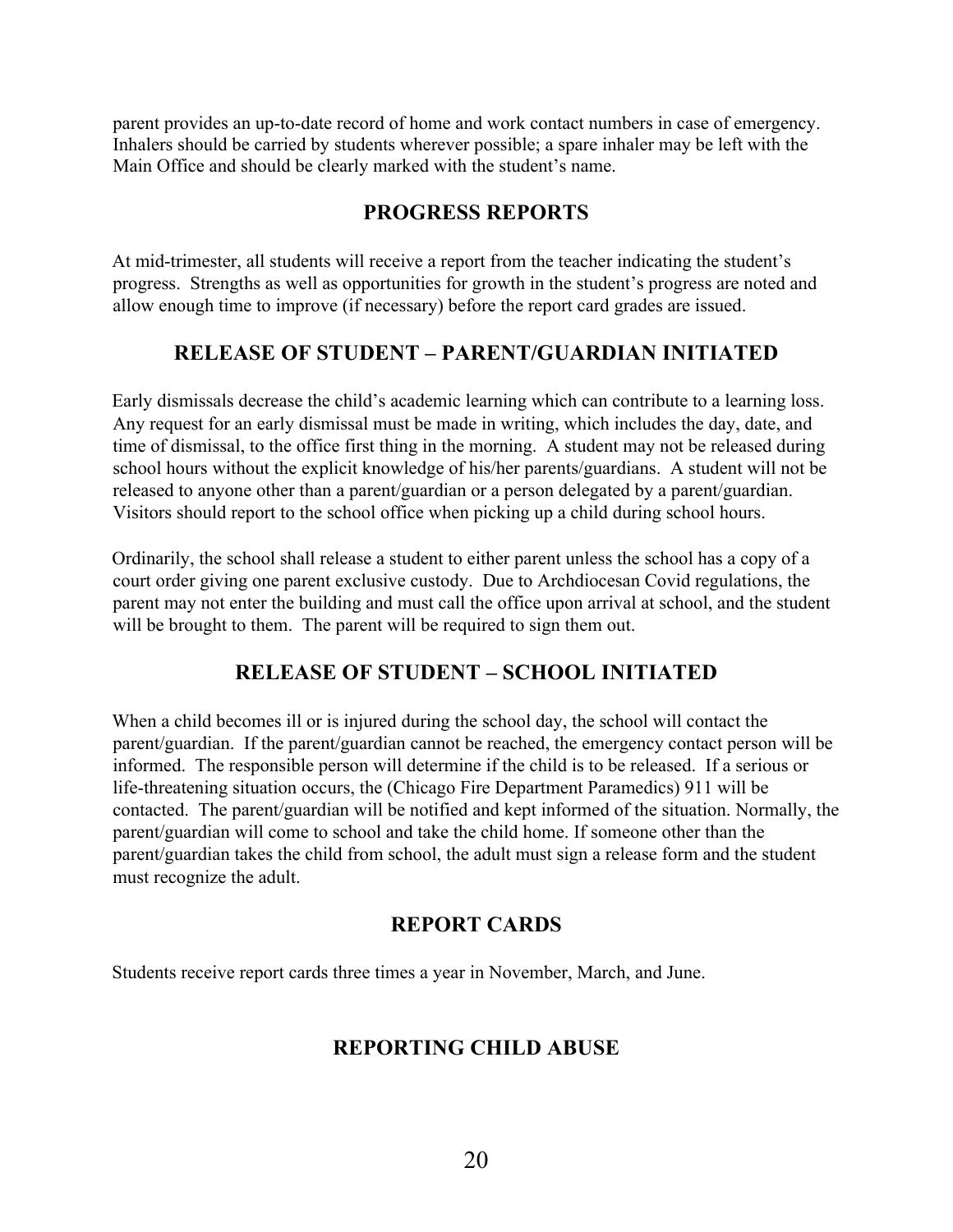By law, the State of Illinois requires school personnel to inform the Department of Children and Family Services of any allegation/suspicion of child abuse/neglect.

# **SACRAMENTS**

**Reconciliation:** The second-grade class spends much of the year preparing for their First Reconciliation.Parents are expected to attend all meetings in preparation for this sacrament. Students in grades three through eight can go to confession twice during the year as a class.

**Holy Communion:** The third-grade class begins the year preparing for their First Holy Communion.Parents are expected to attend all meetings in preparation for this sacrament. Students who have made their First Holy Communion have various opportunities throughout the school year to receive this sacrament. The students will participate in Mass virtually or in person throughout the year.

**Confirmation:** The seventh-grade class begins the year preparing for their Confirmation. Parents are expected to attend all meetings in preparation for this sacrament. Students who have made their First Holy Communion have various opportunities throughout the school year to receive this sacrament. The students will participate in Mass virtually or in person throughout the year.

# **SCHEDULE**

### **School Day 7:45 a.m. –3 p.m.**

**Arrival:**Students may begin arrival at 7:45 a.m. for breakfast in their classroom **AND MUST BE WEARING A MASK.**

**Breakfast**: **Available to all students every morning in his or her classroom from 7:45-8:10 a.m.** Students enter the building through his or her assigned door and proceed directly to the classroom. Entry doors are as follows: PreK, Kindergarten, and 1<sup>st</sup> enter through the Hamlin door,  $2<sup>nd</sup>$ ,  $3<sup>rd</sup>$ , and  $4<sup>th</sup>$  enter through the Recess Entrance,  $5<sup>th</sup>$ ,  $6<sup>th</sup>$ ,  $7<sup>th</sup>$ , and  $8<sup>th</sup>$  through the Main Doors. **ALL STUDENTS MUST HAVE A MASK ON, HAVE HIS OR HER TEMPERATURE TAKEN, AND MUST SANITIZE HANDS UPON ENTRANCE TO THE BUILDING.** First bell rings at 8:20 a.m. A student will be tardy if he/she enters the building after the tardy bell rings at 8:20 a.m. If a student is late, she/he must report to the classroom and will be marked tardy. If a child arrives after 8:20 a.m., he or she must enter through the main door, ringing the doorbell.

**Dismissal:** Students are dismissed through his or her assigned door. Entry doors are as follows: PreK, Kindergarten, and  $1<sup>st</sup>$  enter through the Hamlin door,  $2<sup>nd</sup>$ ,  $3<sup>rd</sup>$ , and  $4<sup>th</sup>$  enter through the Recess Entrance,  $5<sup>th</sup>$ ,  $6<sup>th</sup>$ ,  $7<sup>th</sup>$ , and  $8<sup>th</sup>$  through the Main Doors.

**On Monday, Tuesday, Thursday, and Friday: PreK through 4th will dismiss through their respective doors at 2:30 p.m. Older siblings of these students will be dismissed through the**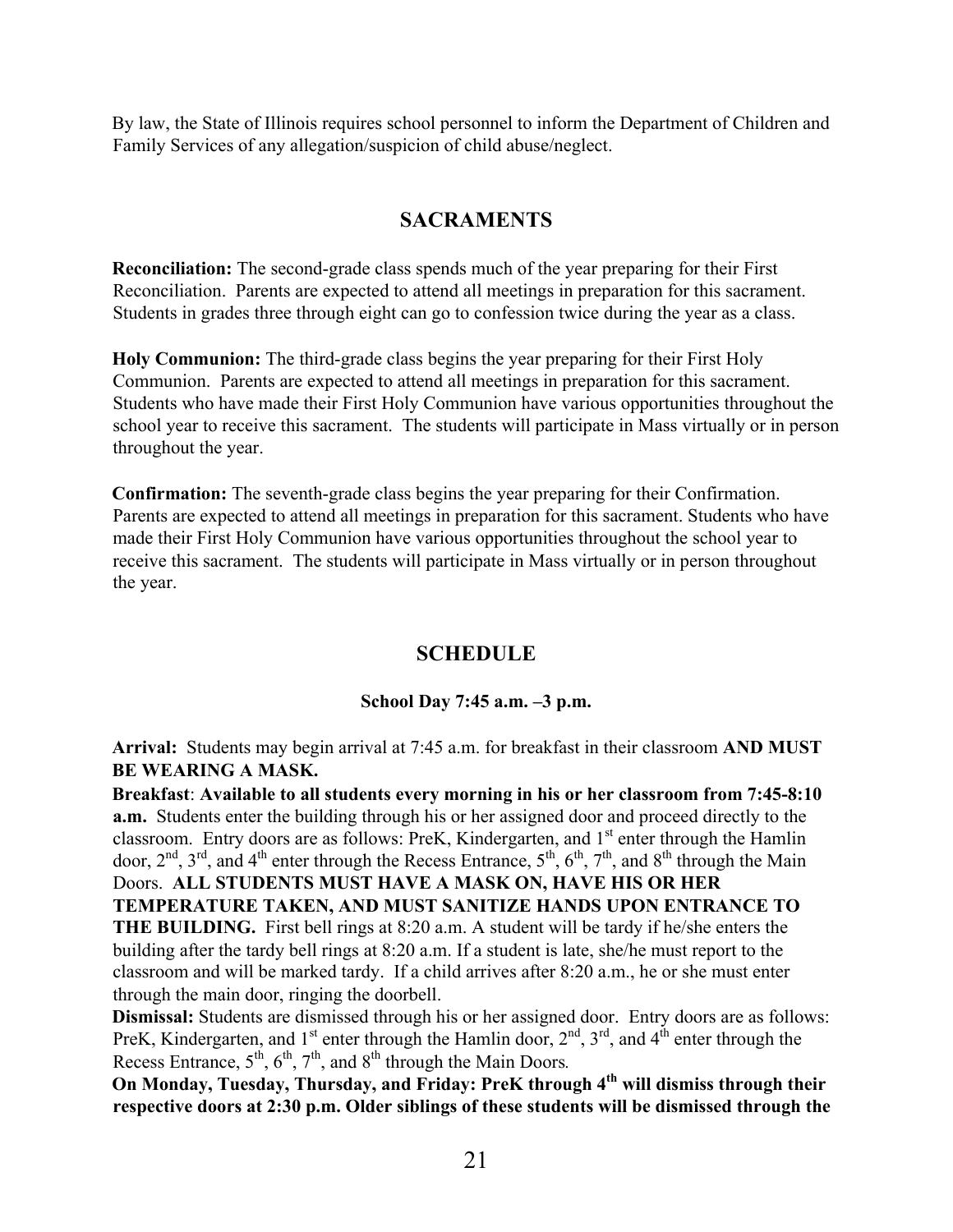**Main doors. The remaining 5th through 8th Grade students will be dismissed at 2:50 p.m. through the Main Doors.**

**On Wednesday: PreK through 4th will dismiss through their respective doors at 1:30 p.m. Older siblings of these students will be dismissed through the Main doors. The remaining 5th through 8th Grade students will be dismissed at 1:50 p.m. through the Main Doors. On all days, we strongly encourage use of the drop-off and pick up lane. Parents are asked not to congregate in front of the school, must wear a mask, and must practice social distancing.**

#### **School Office Hours 7:00 a.m.-3:30 p.m.**

If a child has not been picked up after dismissal, he/she will be taken to the Extended Care Program. The entrance is the side door between the school and convent. The parent will be responsible for any fees (\$5.50 per hour or part of the hour.)

### **Extended Care Program 6:00 a.m.-7:45 a.m. and Afterschool-6:00 p.m. (Except on 11:30 a.m. Dismissals)**

The Extended Care Program is located in Fennessey Hall. The fee for this service is \$5.50 per hour per student.

# **SCHOOL CLOSING**

If weather conditions necessitate the closing of school, please wait for notification on television, radio, Class Dojo, school messenger, or Facebook. You may check the www.Emergencyclosingcenter.com and enter the school number 773-735-0772. You may also call the school.

# **SEARCH AND SEIZURE**

All property of the school, including students' desks and lockers as well as their contents may be searched or inspected at any time without notice. Authorized school personnel have an unrestricted right to search these structures as well as any containers, book bags, purses or articles of clothing that are left unattended on school property. We reserve the right to inspect all school property following the Archdiocesan guidelines.

# **SECURITY**

**When inside the school building, no one should open the outside doors for anyone.** All guests entering the building are to ring the bell, enter though the main doors of school and go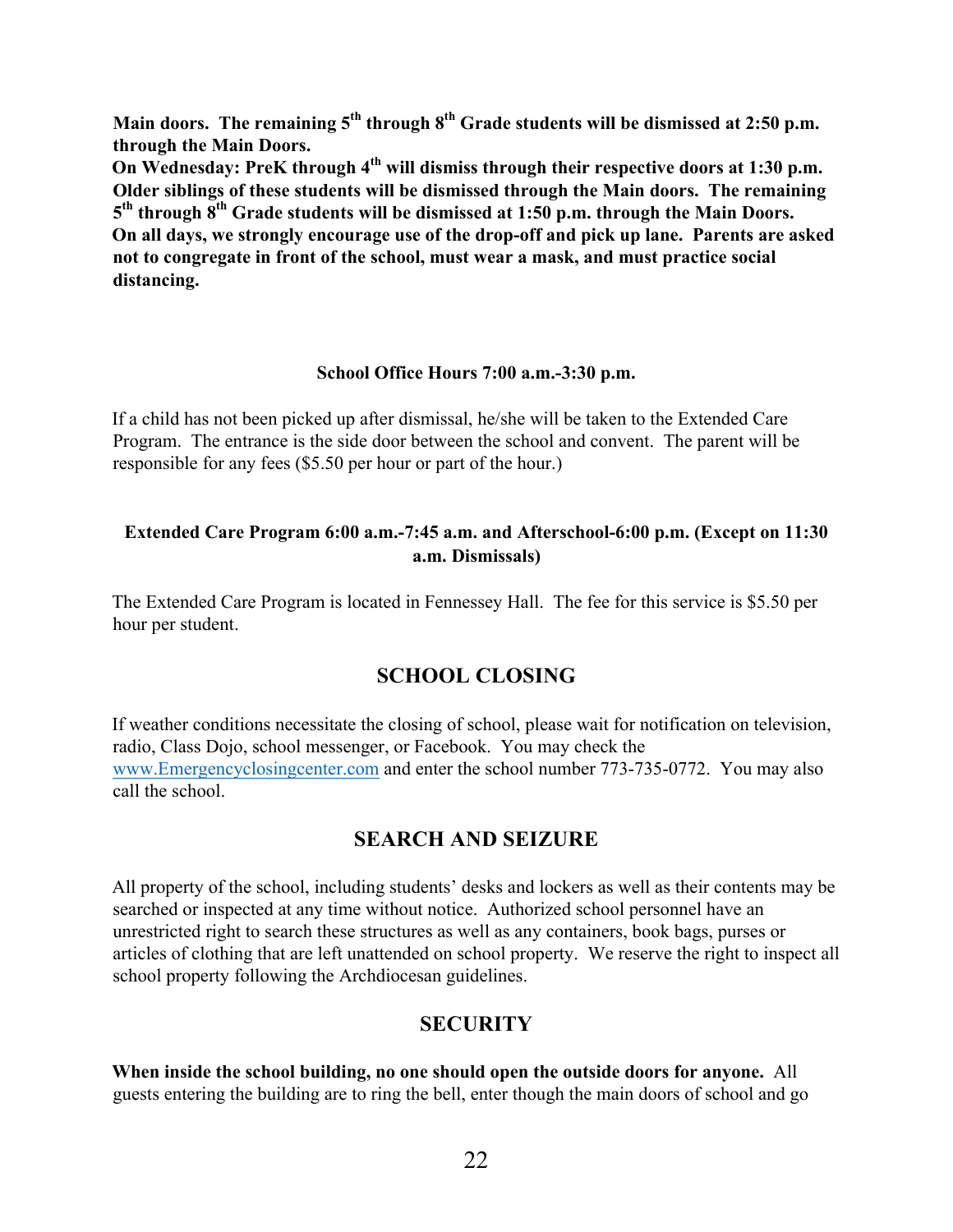directly to the office. If necessary, at this time admittance to the building is not done without a mask, temperature check, and hand sanitization and reporting only to the office.

# **SEXUAL HARASSMENT**

Sexual harassment by one employee of another, by an employee of a student, by a student of an employee, or by one student of another is unacceptable conduct. Employees or students who engage in any type of sexual harassment will be subject to appropriate discipline, including suspension and/or dismissal.

Retaliation in any form against an employee or student who exercises his or her right to make a complaint under this policy is strictly prohibited and will itself be cause for appropriate disciplinary action. Any employee or student who knowingly makes false charges against an employee or a student in an attempt to demean, harass, abuse, or embarrass that individual shall be subject to the sanctions for misconduct set forth above.

# **Social Networking Website Passwords**

In January 2015, Illinois Public Act 098-0129 was put into law. The law requires students to provide social networking website passwords or other related account information in order to gain access to the student's account or profile on a social networking website if the school has reasonable cause to believe the content of a student's social media account has violated a disciplinary rule or policy of the school. Parents/guardians are advised to please be aware of the age requirements for social networking websites.

# **TELEPHONE NUMBERS**

It is extremely important that the school is kept current regarding email addresses and telephone numbers including home numbers, work numbers (including proper extensions), and cell phones. If a change occurs, please notify us immediately.

# **TRAFFIC RULES**

### **PLEASE UNDERSTAND THAT THERE IS NO PARKING IN FRONT OF SCHOOL ON 62ND ST, FROM 7:00 a.m. UNTIL 4:00 p.m.**

Parents/guardians are not to pick up any other student if the other student's parent/guardian has not been notified. We are strongly encouraging the use of the drop/off lane

### **To ensure student safety, please follow these school traffic rules:**

- Do not drive around the traffic barricades
- Do not back down  $62<sup>nd</sup>$  Street
- Do not park on  $62<sup>nd</sup>$  Street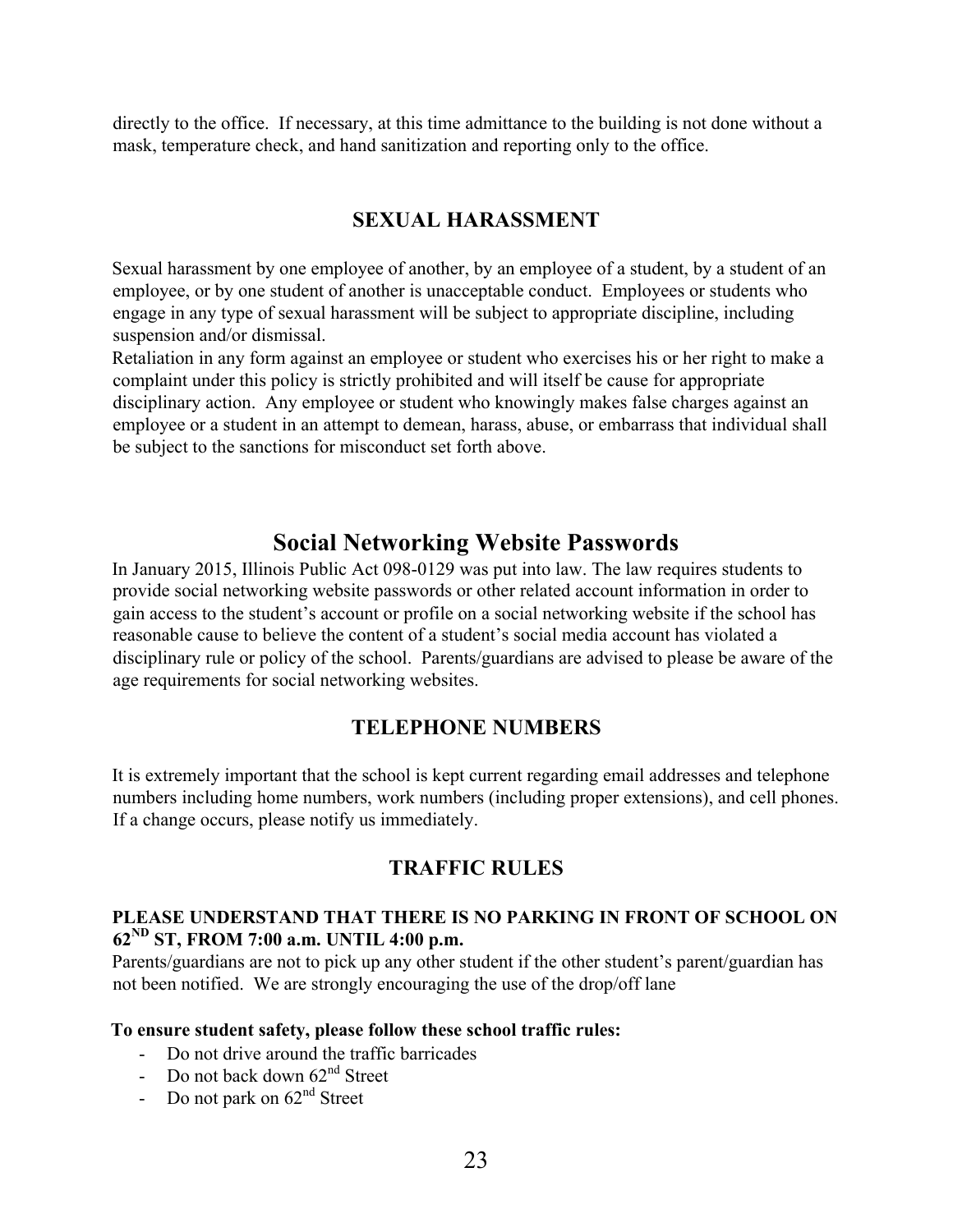*\*Please note the 8th District Police will ticket any vehicles that do not adhere to these rules.* 

# **TUITION**

Tuition collection begins in July and can conclude in April, May, or June. Tuition amounts are listed but when payment is made it includes the student fee. The total amount due for tuition and student fee may be paid in full at the beginning of the school year (usually by August  $15<sup>th</sup>$ ), which allows for a 2% reduction in total amount due. St. Nicholas of Tolentine School utilizes the services of the Tuition FACTS program for tuition collection.

### A \$50.00 TECHNOLOGY FEE PER FAMILY WILL BE ADDED TO THE OCTOBER TUITION INVOICE.

### **Other Considerations Regarding Tuition:**

- No student will be allowed in class for the first day of school unless TUITION PAYMENTS ARE UP TO DATE.
- All tuition must be paid in full, from the previous school year before a student is able to return to St. Nicholas.
- Any student who registers on or after the first day of school will be required to pay one month of the tuition before being admitted to school.
- Tuition payments are due by your agreed upon deadline of the month
- A \$30 late fee (per month) is charged to delinquent tuition accounts.
- If a family is experiencing financial difficulty and unable to meet the required payments on time, they must contact the principal or the tuition manager as soon as possible.
- Eighth grade students are expected to fulfill all financial obligations to the school by April  $30<sup>th</sup>$  or jeopardize their participation in graduation activities and the diploma will be withheld.
- June 30th closes the school financial year. All financial obligations of the current school year are due at that time and must be paid in full to register for the next school year.
- All fees and fines are due one week before the end of school. Report cards will not be given to students who have not met all financial responsibilities paid tuition and fees.

# **Tuition Reimbursement**

All school families have an opportunity to earn credit toward tuition by recommending a family to St. Nicholas of Tolentine School. A \$400 tuition credit for February payment may be earned if you brought a new student to St. Nicholas and they remain through February. Each additional family is \$100.00 *\*Please note if a family moves or transfers, tuition credit cannot be transferred to another family or refunded*.

### **REMOTE LEARNING EXPECTATIONS**

- Chrome books or iPads will be assigned with the SNS Acceptable Use Policy applying in all cases.
- Zoom: Meetings will be conducted on this platform.